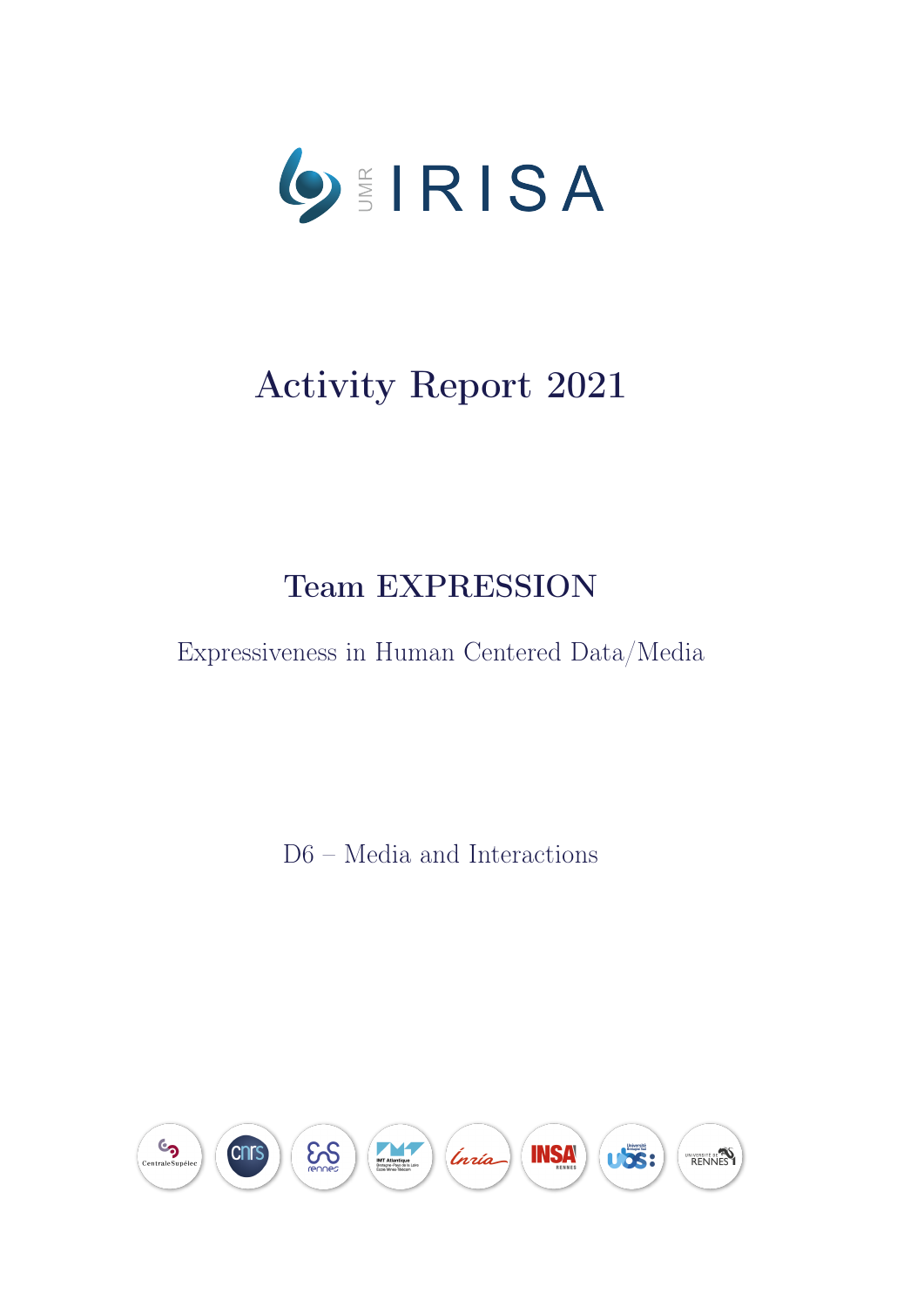Team EXPRESSION IRISA Activity Report 2021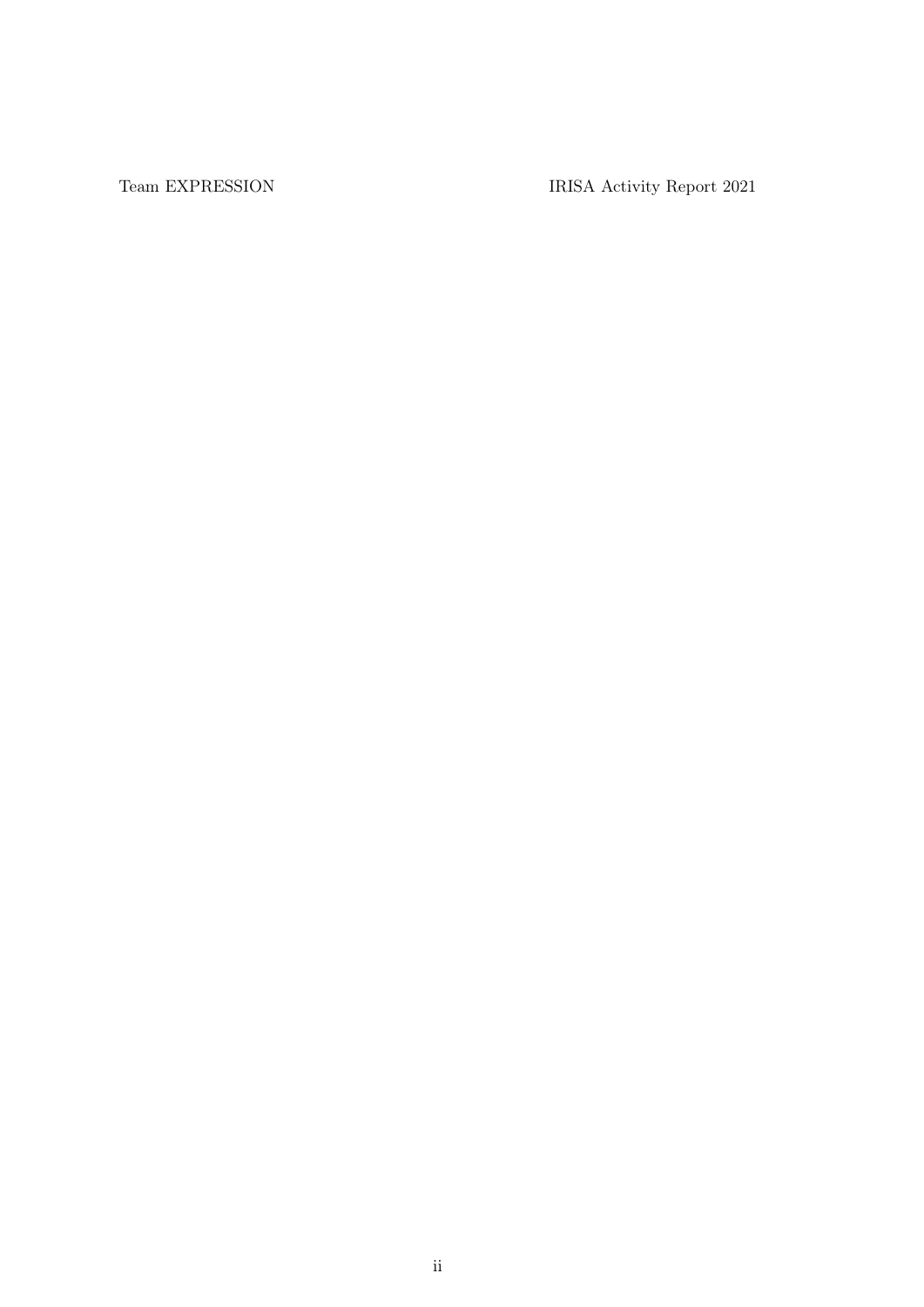#### 1 Team composition

#### 1.1 Composition

#### Head of the team

Pierre-François Marteau, Professor, Université Bretagne Sud

#### Administrative assistants

Anne Idier, Université Bretagne Sud (> sep. 2020) Angélique Le Pennec, Université de Rennes 1 Joëlle Thépault, Université de Rennes 1

#### Permanent members

Pierre Alain, Research Engineer, Université de Rennes 1 Nelly Barbot, Associate professor, Université de Rennes 1 Vincent Barreaud, Associate professor, Université de Rennes 1 Nicolas Béchet, Associate professor, Université Bretagne Sud Giuseppe Bério, Professor, Université Bretagne Sud Jonathan Chevelu, Associate professor, Université de Rennes 1 Arnaud Delhay-Lorrain, Associate professor, Université de Rennes 1 Sylvie Gibet, Professor, Université Bretagne Sud Caroline Larboulette, Associate professor, Université Bretagne Sud

← Gwénolé Lecorvé, Associate professor, Université de Rennes 1 Damien Lolive, Associate professor, Université de Rennes 1 Gildas Ménier, Associate professor, Université Bretagne Sud Jeanne Villaneau, Associate professor (emeritus), Université Bretagne Sud

#### External collaborator

Elisabeth Delais-Roussarie, Senior researcher, CNRS/LLF Farida Said, Associate professor, Université Bretagne Sud

 $\rightarrow$  Lauren Thevin, Université Catholique de l'Ouest, since June 2021

#### Non-permanent members

- ← Nazanin Dehghani, Post-doctoral researcher, Université de Rennes 1 (from August 2019 to August 2021) Quentin Di-Fant, Engineer, Université de Rennes 1 (from November 2018 to October 2020)
- ← Hassan Hajipoor, Research Engineer, Université de Rennes 1 (from August 2019 to March 2021)

Simon Giddings, Engineer, Université de Rennes 1 (from November 2019) Gaëlle Vidal, Engineer, Université de Rennes 1 (from April 2019)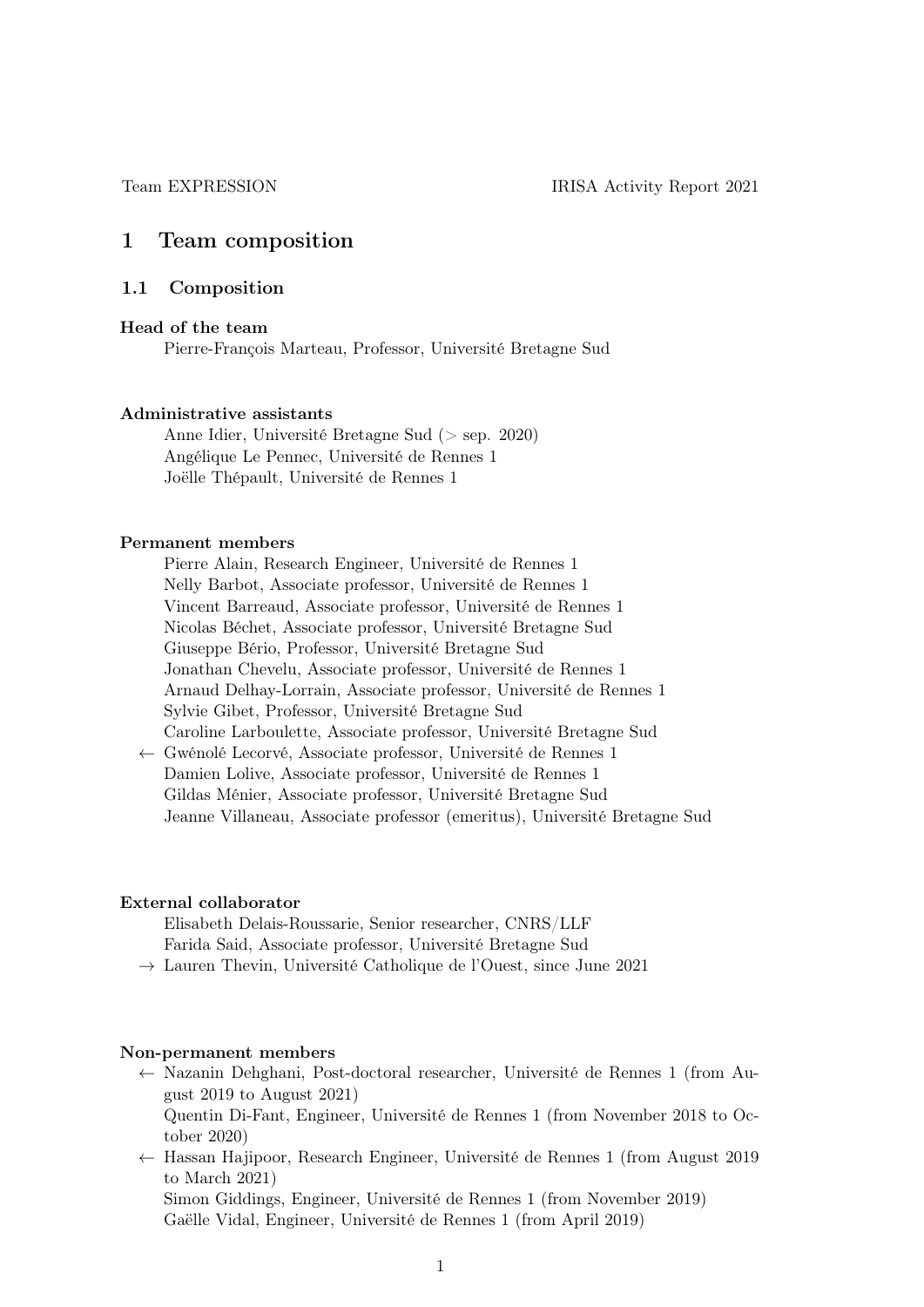Rashedur Rahman, Post-doctoral researcher, Université de Rennes 1 (from May 2020)

Felipe Verdugo, Post-doctoral researcher, University of Mac Gill, Université Bretagne Sud (July 2019 to June 2022)

- $\Rightarrow$  Betty Fabre, PhD Student, University of Rennes 1 (September to December 2021)
- $\rightleftarrows$  Valentin Durand de Gevigney, PhD Student, University of Rennes 1 (October to December 2021)

Aghilas Sini, Post-doctoral researcher, University of Rennes 1 (from November 2020 to December 2021)

 $\rightarrow$  Antoine Perquin, Post-doctoral researcher, University of Rennes 1 (from February 2021)

#### PhD students

- $\rightarrow$  Danrun Cao, Université Bretagne Sud, CIFRE OctopusMind (from October 2021) Alexis Blandin, Université Bretagne Sud, CIFRE UNEEK (from January 2020) Esso-Ridah Bléza, Université Bretagne Sud, CIFRE, 2nd year Tiago Brizolara, Université Bretagne Sud, ARED/CD56, Cesure year Mansour Tchénégnon, Univerisité Bretagne Sud, CDE/ARED 2nd year
- ← Valentin Durand De Gevigney, Université Bretagne Sud, DGA/CDE, defended in December 2021 Betty Fabre, Université de Rennes 1, CIFRE Orange Labs, 3rd year Somaye Jafaritazehjani, Université de Rennes 1, CDE/TU Dublin, 3rd year Jade Mekki, Université de Rennes 1, ANR TREMoLo, 3rd year
- ← Antoine Perquin, Université de Rennes 1, CDE, defended in February 2021 Clémence Mertz, Université Rennes 1, CDE/LTC, 3rd year Lily Wadoux, Université de Rennes 1, CDE 2nd year Olivier Zhang, Université de Rennes 1, CIFRE Orange Labs, 2nd year

#### Master students

- $\rightleftarrows$  Romann Yvinec, University of Mac Gill and Université Bretagne Sud
- $\rightleftharpoons$  Thibault Gaudier, University of Rennes 1 (from February 2021 to July 2021)

#### 1.2 Evolution of the staff

The permanent staff has been stable during the year. The number of PhD students is almost stable with 2 PhD defense, against 1 newly hired PhD student. The number of Non permanent members is slightly decreasing too with on incoming member for two leaves.

Notably, Lauren Thevin joined the team as an external member since June 2020. Since then, Lauren has been reorienting her research activity from her past research topics to collaborative projects with Expression team members:

• Organization of the UBS & UCO-BS / Social Sciences & Technical Sciences Seminar on June 24, 2021 (12 participants);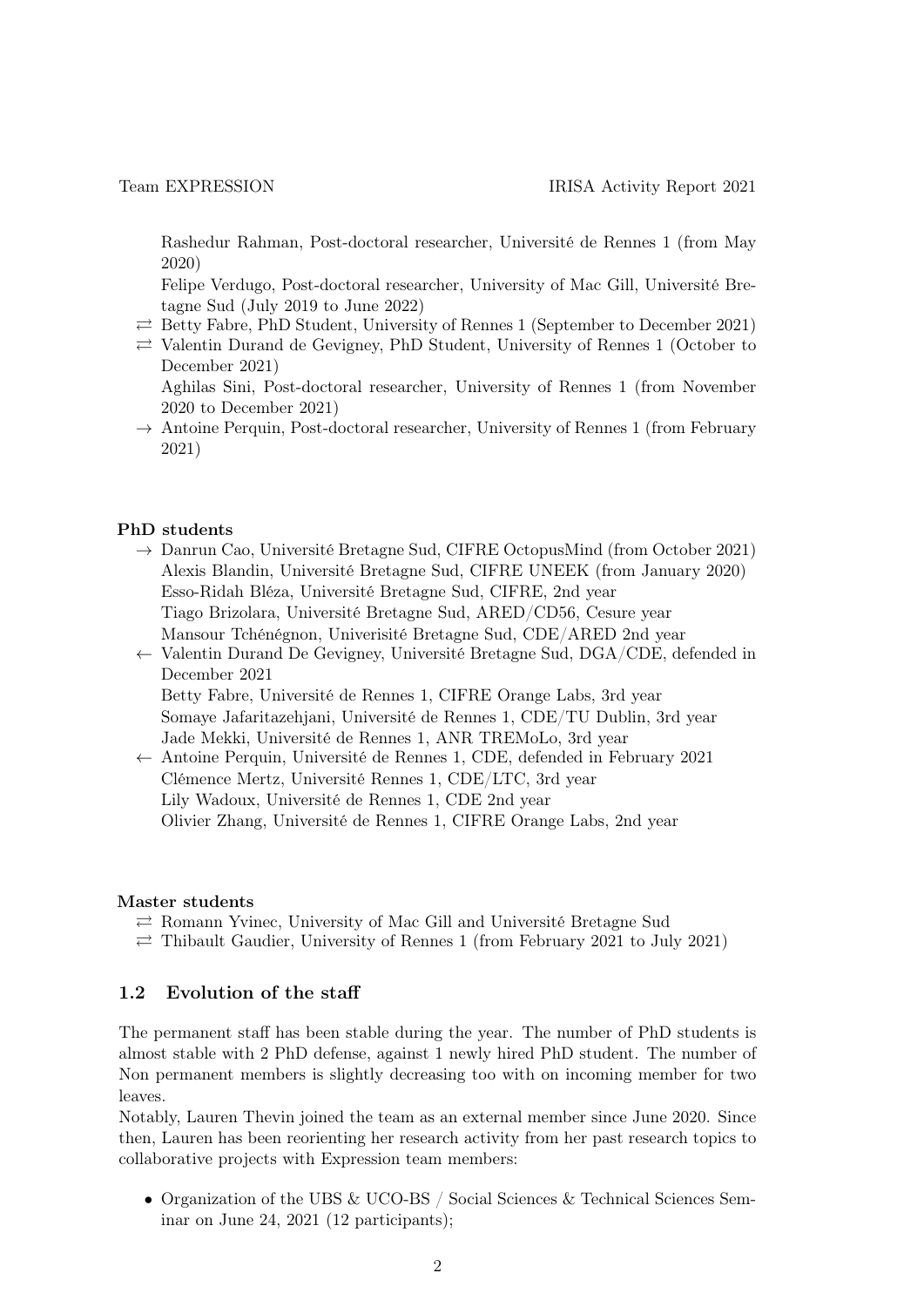- The workshop article at ACM ISS'2021 (rank A conference) aims to articulate research in HMI with problems of the Expression team, namely different representations of the same thing (remote or co-located participants, objects) on different supports (e.g., AR, VR);
- Project "avatars" accessible with visual impairments with Caroline Larboulette. The participatory design was carried out from September 2021 to December 2021. The experiment, where visually impaired and blind students collaborate to request crossing assistance, takes place the week of February 7, 2022, which will result in a joint publication. This first collaboration is the opportunity to continue a project of accessible and communicating avatars during 2022, coupled with a corpus of French sign language on animal.

### 2 Overall objectives

Expressivity or expressiveness are terms which are often used in a number of domains. In biology, they relate to genetics and phenotypes, whereas in computer science, expressivity of programming languages refers to the ability to formalize a wide range of concepts. When it comes to human expressivity, we will consider the following reading: expressivity is the way a human being conveys emotion, style or intention. Considering this definition, the Expression team focuses on studying human language data conveyed by different media: gesture, speech and text. Such data exhibit an intrinsic complexity characterized by the intrication of multidimensional and sequential features. Furthermore, these features may not belong to the same representation levels - basically, some features may be symbolic (e.g., words, phonemes, etc.) whereas others are digital (e.g., positions, angles, sound samples) - and sequentiality may result from temporality (e.g., signals).

Within this complexity, human language data embed latent structural patterns on which meaning is constructed and from which expressiveness and communication arise. Apprehending this expressiveness, and more generally variability, in multidimensional time series, sequential data and linguistic structures is the main proposed agenda of Expression. This main purpose comes to study problems for representing and characterizing heterogeneity, variability and expressivity, especially for pattern identification and categorization.

The research project targets the exploration and (re)characterization of data processing models in three mediated contexts:

- 1. Expressive gesture analysis, synthesis and recognition,
- 2. Expressive speech analysis and synthesis,
- 3. Expression in text and language.

#### 2.1 Main challenges addressed by the team

Four main challenges will be addressed by the team.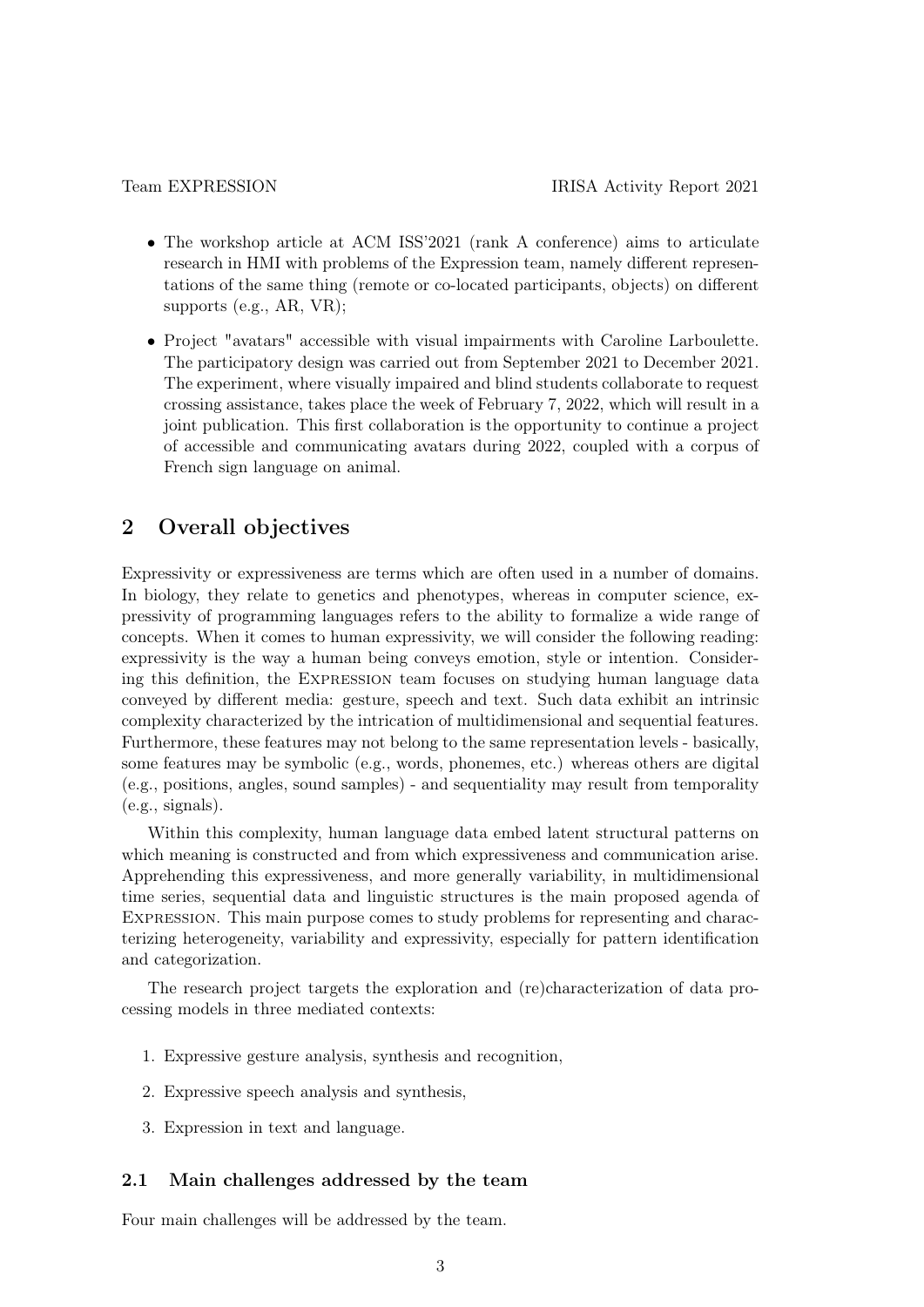

Figure 1: Overview of the main challenges considering both on continuous numerical (left) and discrete symbolic (right) data.

- C1: The characterization of the expressiveness as defined above in human produced data (gesture, speech, text) is the first of our challenges. This characterization is challenging jointly the extraction, generation, or recognition processes. The aim is to develop models for manipulating or controlling expressiveness inside human or synthetic data utterances.
- C2: Our second challenge aims at studying to what extent innovative methods, tools and results obtained for a given media or for a given pair of modality can be adapted and made cross-domain. More precisely, building comprehensive bridges between discrete/symbolic levels (meta data, semantic, syntactic, annotations) and mostly continuous levels (physical signals) evolving with time is greatly stimulating and nearly not explored in the different scientific communities.
- C3: The third challenge is to address the characterization and exploitation of data-driven embeddings<sup>[1](#page-5-0)</sup> (metric or similarity space embeddings) in order to ease postprocessing of data, in particular to reduce the algorithmic complexity and meet the real-time or big-data challenges. The characterization of similarity in such embeddings is a key issue as well as the indexing, retrieval, or extraction of sub-sets of data relevant to user's defined tasks and needs, in particular the characterization of expressiveness and variability.
- C4: The fourth challenge is to contribute to the production of resources that are required, in particular to develop, train and evaluate machine learning (statistical or rule-based) models for human language data processing. These resources are

<span id="page-5-0"></span><sup>&</sup>lt;sup>1</sup>Given two metric or similarity spaces  $(X, d)$  and  $(X', d')$ , a map  $f : (X, d) \to (X', d')$  is called an embedding.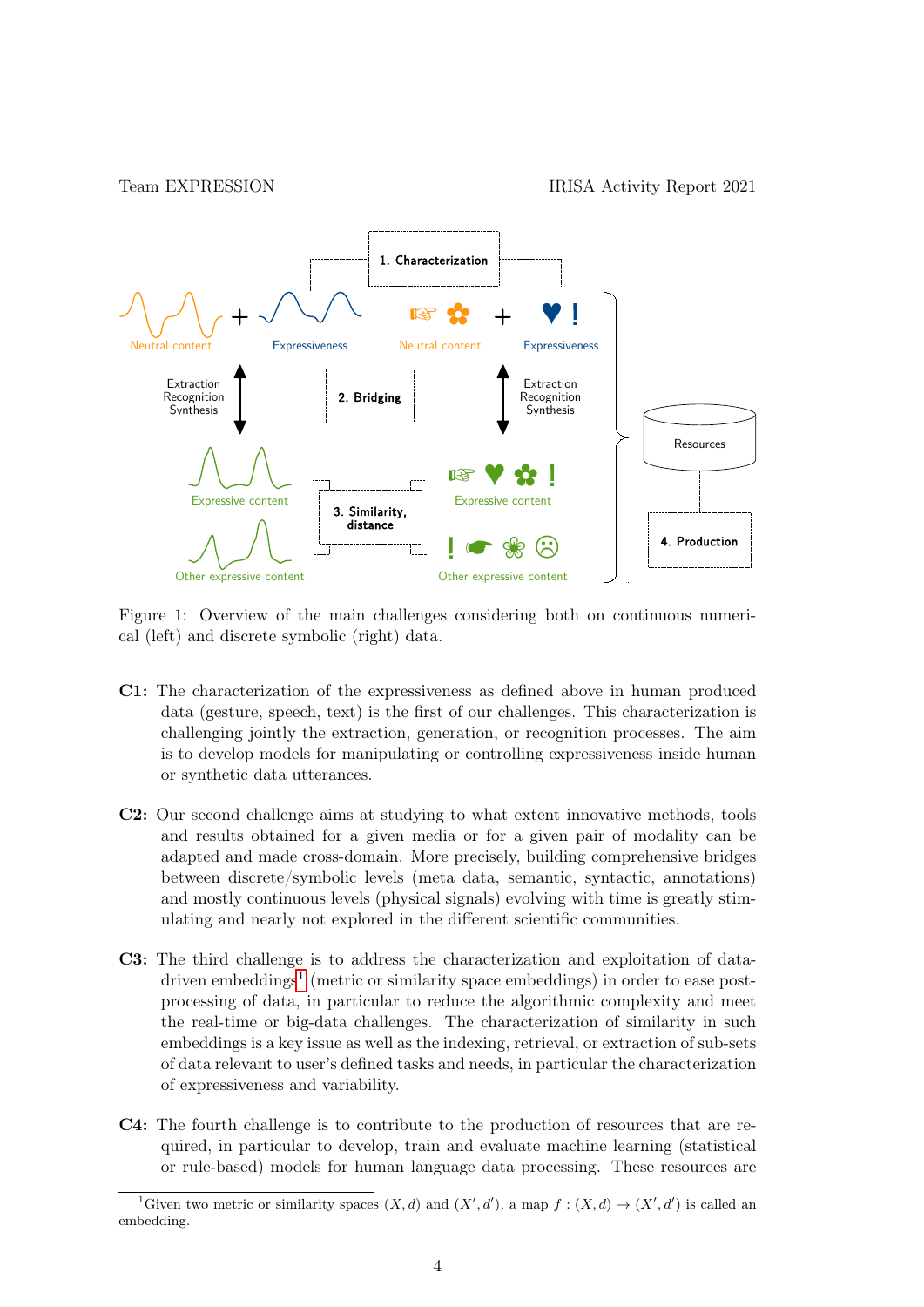mainly corpora (built from speech, text and gesture time series), dictionaries, and semantic structures such as ontologies.

All the addressed challenges are tackled through the development of models, methods, resources and software tools dedicated to represent and manage gesture, speech or textual data. Thus we consider a complete processing chain that includes the creation of resources (corpus, thesaurus, semantic network, ontology, etc.), the labeling, indexing and retrieval, analysis and characterization of phenomena via classification and extraction of patterns (mostly sequential).

These challenges also target multi-level aspects, from digital tokens to semantic patterns, taking into account the complexity, the heterogeneity, the multi-dimensionality, the volume, and the nature of our temporal or sequential data.

We are aiming at addressing these challenges in terms of development and exploitation of machine learning and pattern discovery methods for clustering, classification, interactive control, recognition, and production of content (speech signals, texts or gestures), based on different levels of representation (captured or collected data but also knowledge that is specific to the media or the considered application). Finally, both objective and subjective (perceptive) evaluations of these models are a key issue of the research directions taken by the Expression team.

#### 2.2 Main research focus

Five thematic lines of research are identified to carry out this research.

- RF1: Data acquisition Gesture, speech or text data are characterized by high levels of heterogeneity and variability. Studying such media requires high quality data sets appropriate to a well defined and dedicated task. The data acquisition process is thus a crucial step since it will condition the outcomes of the team research, from the characterization of the studied phenomena, to the quality of the data driven models that will be extracted and to the assessment of the developed applications. The production of high quality and focused corpora is thus a main issue for our research communities. This research focus addresses mainly the fourth challenge;
- RF2: Multi-level representations We rely on multi-level representations (semantic, phonological, phonetic, signal processing) to organize and apprehend data. The heterogeneity of these representations (from metadata to raw data) prevents us from using standard modeling techniques that rely on homogeneous features. Building new multi-level representations is thus a main research direction. Such representations will provide efficient information access, support for database enrichment through bootstrapping and automatic annotation. This research focus contributes mainly to the second, third and fourth challenges;
- RF3: Knowledge extraction This research addresses data processing (indexing, filtering, retrieving, clustering, classification, recognition) through the development of distances or similarity measures, rule-based or pattern-based models, and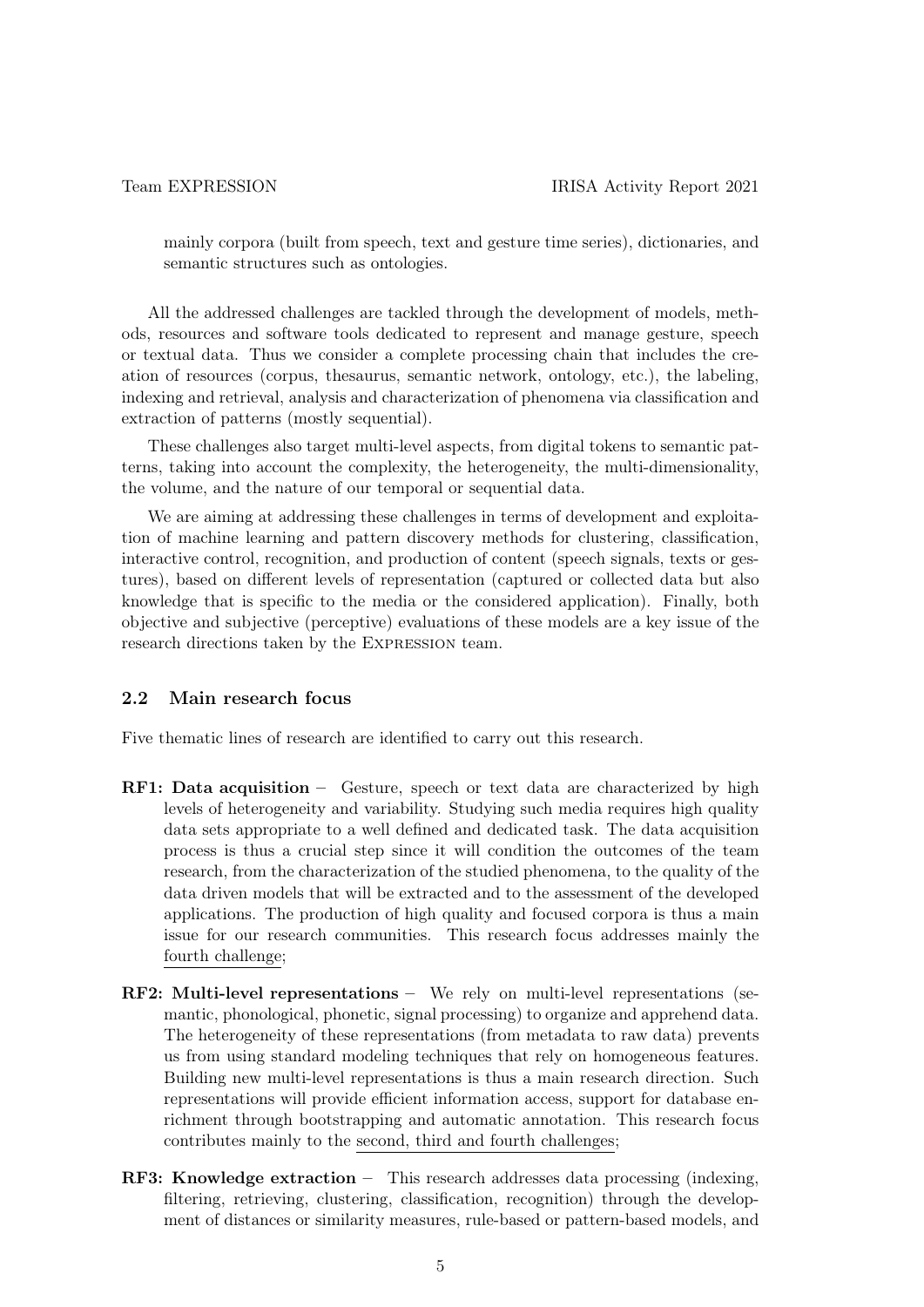machine learning methods. The developed methods will tackle symbolic data levels (semantic, lexical, etc.) or time series data levels (extraction of segmental units or patterns from dedicated databases). This research focus contributes mainly to the first and third challenges.

- RF4: Generation We are also interested in the automatic generation of highquality content reproducing human behavior on two modalities (gesture and speech). In particular, to guarantee adequate expressiveness, the variability of the output has to be finely controlled. For gesture, statements and actions can be generated from structural models (composition of gestures in French sign language (LSF) from parameterized linguistic units). For speech, classical approaches are data-driven and rely either on speech segment extraction and combination, or on the use of statistical generation models. In both cases, the methods are based at the same time on data-driven approaches and on cognitive and machine learning control processes (e.g., neuromimetic). This research focus contributes mainly to the first and fourth challenges since generation can be seen also as a bootstrapping method. As parallels can be possibly drawn between expressive speech and expressive movement synthesis, the focus also contributes to the second challenge;
- RF5: Use cases and evaluation The objective is to develop intuitive tools and in particular sketch-based interfaces to improve or facilitate data access (using different modes of indexing, access content, development of specific metrics, and graphical interfaces), and to integrate our aforementioned models into these tools. As such, this focus contributes to the first challenge and has a direct impact on the fourth challenge. Furthermore, whereas many encountered sub-problems are machine learning tasks that can be automatically evaluated, synthesizing humanlike data requires final perceptive (i.e., human) evaluations. Such evaluations are costly and developing automatic methodologies to simulate them is a major challenge. In particular, one axis of research directly concerns the development of cross-disciplinary evaluation methodologies. This research focus contributes also to the second challenge;

### 3 Scientific achievements

#### 3.1 New Results by Key Issues

In accordance with the Team Project, the main outcomes for 2021 are listed into the following key issues items defined above for the team:

Anomaly de-

tection Random Partitioning Forest for Point-Wise and Collective Anomaly Detection - Application to Network Intrusion Detection [\[3\]](#page-23-0) We have proposed, DiFF-RF, an ensemble approach composed of random partitioning binary trees to detect point-wise and collective (as well as contextual) anomalies. Thanks to a distance-based paradigm used at the leaves of the trees, this semi-supervised approach solves a drawback that has been identified in the isolation forest (IF) algorithm. Moreover, taking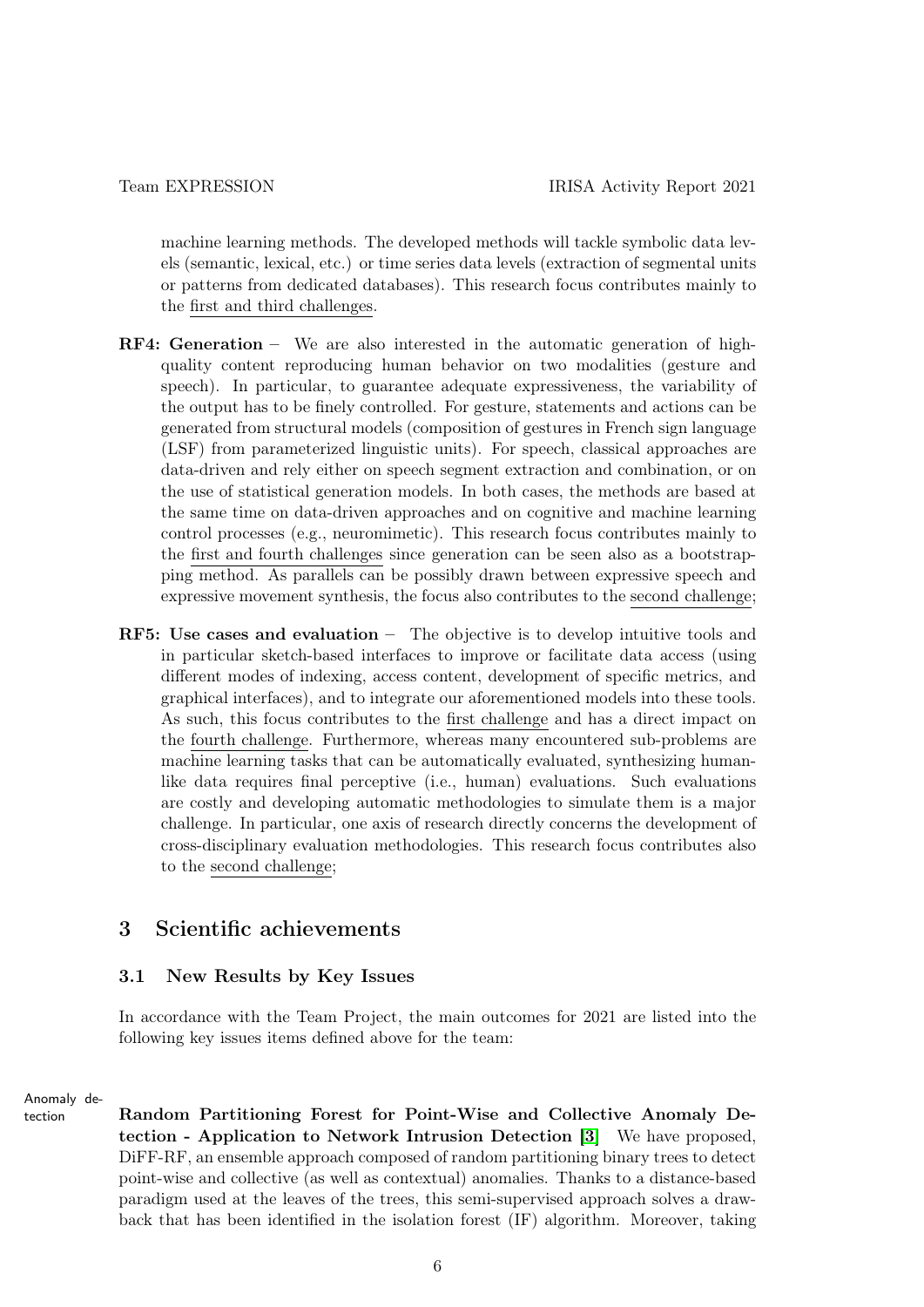into account the frequencies of visits in the leaves of the random trees allows to significantly improve the performance of DiFF-RF when considering the presence of collective anomalies. DiFF-RF is fairly easy to train, and excellent performance can be obtained by using a simple semi-supervised procedure to setup the extra hyper-parameter that is introduced. We first evaluate DiFF-RF on a synthetic data set to i) verify that the limitation of the IF algorithm is overcome, ii) demonstrate how collective anomalies are actually detected and iii) to analyze the effect of the meta-parameters it involves. We assess the DiFF-RF algorithm on a large set of datasets from the UCI repository, as well as two benchmarks related to intrusion detection applications. Our experiments show that DiFF-RF almost systematically outperforms the IF algorithm, but also challenges the one-class SVM baseline and a deep learning variational auto-encoder architecture. Furthermore, our experience shows that DiFF-RF can work well in the presence of small-scale learning data, which is conversely difficult for deep neural architectures. Finally, DiFF-RF is computationally efficient and can be easily parallelized on multi-core architectures.

Motion synthesis and editing for the generation of new sign language con- eration tent [\[4\]](#page-23-1) Existing work on the animation of signing avatars often relies on pure procedural techniques or on the playback of Motion Capture (MoCap) data. While the first solution results in robotic and unnatural motions, the second one is very limited in the number of signs that it can produce. A data-driven motion synthesis technique has been modeled and implemented to increase the variety of Sign Language (SL) motions that can be made from a limited database. In order to generate new signs and inflection mechanisms based on an annotated French Sign Language MoCap corpus, we rely on phonological recombination, i.e. on the motion retrieval and modular reconstruction of SL content at a phonological level with a particular focus on three phonological components of SL: hand placement, hand configuration and hand movement. We propose to modify the values taken by those components in different signs to create their inflected version or completely new signs by (i) applying motion retrieval at a phonological level to exchange the value of one component without any modification, (ii) editing the retrieved data with different operators, or, (iii) using conventional motion generation techniques such as interpolation or inverse kinematics, which are parameterized to comply to the kinematic properties of real motion observed in the data set. The quality of the synthesized motions is perceptually assessed through two distinct evaluations that involved 75 and 53 participants respectively.

Gesture Gen-

# Gesture

Proximal-to-Distal Sequences of Attack and Release Movements of Expert Analysis Pianists during Pressed-Staccato Keystrokes [\[5\]](#page-23-2) The aims of this study were to i) evaluate proximal-to-distal sequencing (PDS) in pianists' attack and release movements during pressed-staccato keystrokes, and ii) investigate if trunk motion facilitates PDS of upper-limb movements. Nine expert pianists performed a series of loud pressedstaccato keystrokes. Kinematic data was recorded with a 3D motion capture system. PDS was assessed by comparing temporal organization of peak velocities from the pelvis to the wrist. Evidence of PDS was found across the kinematic chain. Pianists' use of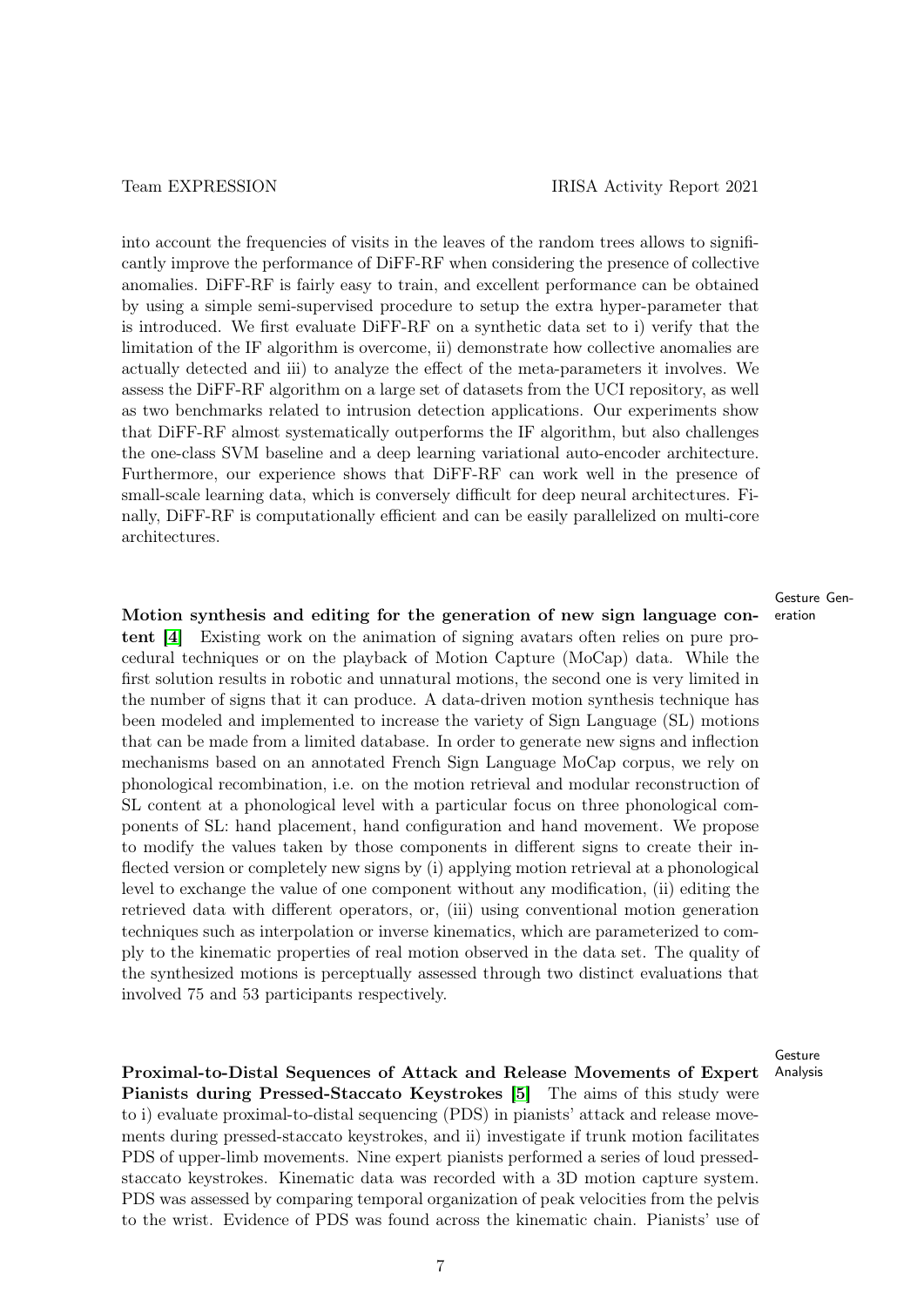PDS differed between scapula and shoulder movements. Trunk motion facilitated PDS organization by increasing anticipatory shoulder movements and by preceding shouldergirdle attack and release movements. Implications might relate to research on performance optimization and injury prevention strategies.

# Knowledge

extraction Questionnement réflexif et méthodologique autour d'un corpus sensible recueilli en ligne [\[1\]](#page-22-0) We work on an approach to deal with a sensitive corpus. First, we conceptualize a multi-criteria textual analysis, with indices of variable nature and size, based on the principles of comparison and variation, and captured thanks to back and forth between linguistic and computer analyses. Our experiment on advice shows using specific machine learning model that the techno discursive characteristics of webchat can affect the reception of the act actually performed, in particular by potential confusion with the order.

## Knowledge

extraction A 3-phase approach based on sequential mining and dependency parsing for enhancing hypernym patterns performance [\[2\]](#page-23-3) Abstract Patterns have been extensively used to extract hypernym relations from texts. The most popular patterns are Hearst's patterns, formulated as regular expressions mainly based on lexical information. Experiences have reported good precision and low recall for such patterns. Thus, several approaches have been developed for improving recall. While these approaches perform better in terms of recall, it remains quite difficult to further increase recall without degrading precision. In this paper, we propose a novel 3-phase approach based on sequential pattern mining to improve pattern-based approaches in terms of both precision and recall by (i) using a rich pattern representation based on grammatical dependencies (ii) discovering new hypernym patterns, and (iii) extending hypernym patterns with anti-hypernym patterns to prune wrong extracted hypernym relations. The results obtained by performing experiments on three corpora confirm that using our approach, we are able to learn sequential patterns and combine them to outperform existing hypernym patterns in terms of precision and recall. The comparison to unsupervised distributional baselines for hypernym detection shows that, as expected, our approach yields much better performance. When compared to supervised distributional baselines for hypernym detection, our approach can be shown to be complementary and much less loosely coupled with training datasets and corpora.

Knowledge

extraction TREMoLo-Tweets: a Multi-Label Corpus of French Tweets for Language Register Characterization [\[9\]](#page-23-4) The casual, neutral, and formal language registers are highly perceptible in discourse productions. However, they are still poorly studied in Natural Language Processing (NLP), especially outside English, and for new textual types like tweets. To stimulate research, this paper introduces a large corpus of 228,505 French tweets (6M words) annotated in language registers. Labels are provided by a multi-label CamemBERT classifier trained and checked on a manually annotated subset of the corpus, while the tweets are selected to avoid undesired biases. Based on the corpus, an initial analysis of linguistic traits from either human annotators or automatic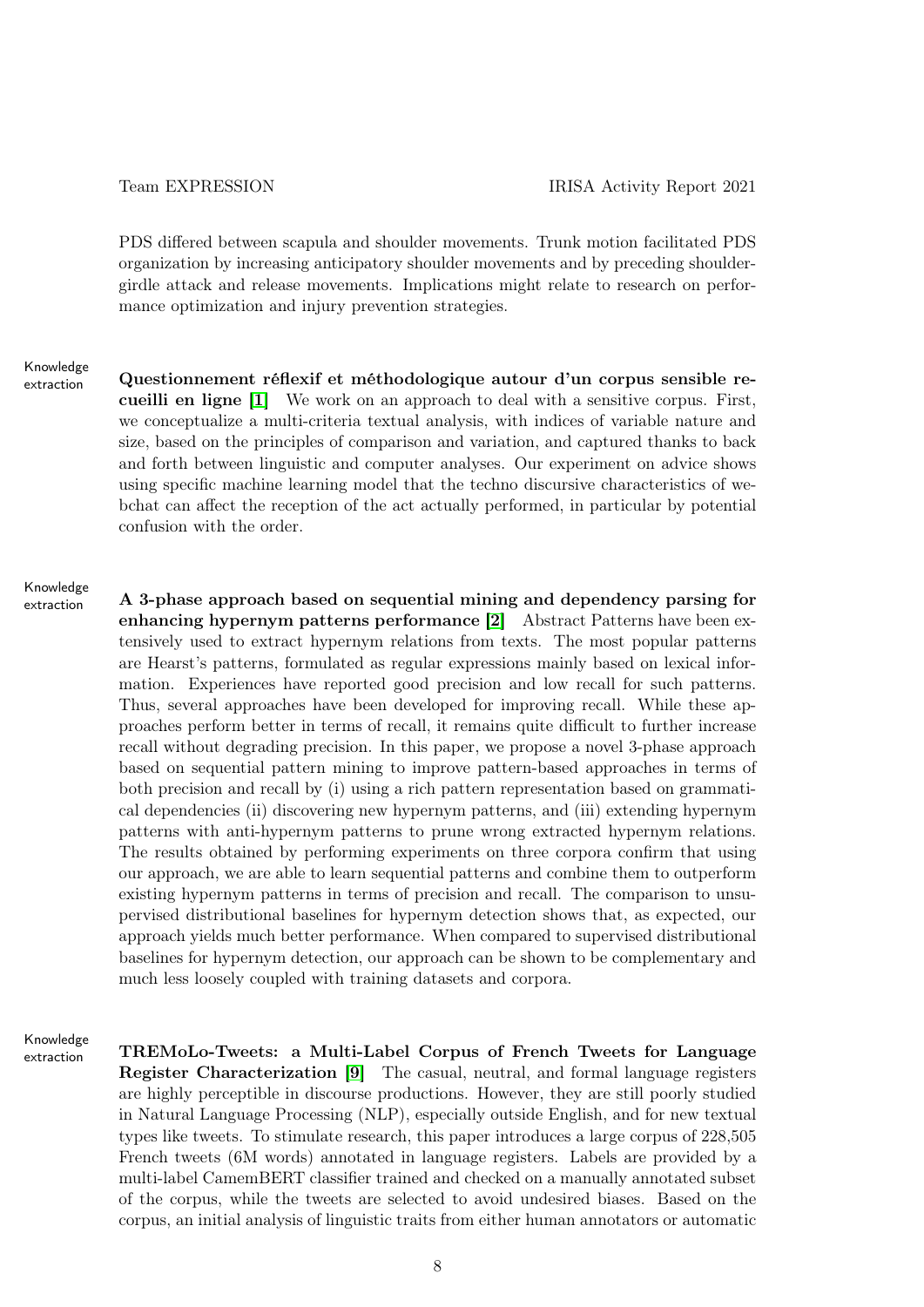extractions is provided to describe the corpus and pave the way for various NLP tasks. The corpus, annotation guide and classifier are available on http://tremolo.irisa.fr.

Neural-Driven Search-Based Paraphrase Generation [\[7\]](#page-23-5) We study a searchbased paraphrase generation scheme where candidate paraphrases are generated by iterated transformations from the original sentence and evaluated in terms of syntax quality, semantic distance, and lexical distance. The semantic distance is derived from BERT, and the lexical quality is based on GPT2 perplexity. To solve this multi-objective search problem, we propose two algorithms: Monte-Carlo Tree Search For Paraphrase Generation (MCPG) and Pareto Tree Search (PTS). We provide an extensive set of experiments on 5 datasets with a rigorous reproduction and validation for several stateof-the-art paraphrase generation algorithms. These experiments show that, although being non explicitly supervised, our algorithms perform well against these baselines.

Style as Sentiment Versus Style as Formality: The Same or Different? [\[8\]](#page-23-6) Unsupervised textual style transfer presupposes that style is a coherent and consistent concept and that style transfer approaches will generalise consistently across different domains of style. This paper explores whether this presupposition is appropriate for different types of style. We explore this question by comparing the performance and latent representations of a variety of neural encoder-decoder style-transfer architecture when applied to sentiment transfer and formality transfer. Our findings indicate that the relationship between style and content shifts between these different domains of style: for sentiment, style and content are closely entangled; however, for formality, they are less entangled. Our findings suggest that for different types of styles different approaches to modeling style for style-transfer are necessary.

Style as Sentiment Versus Style as Formality: The Same or Different? [\[6\]](#page-23-7) Email communication and newsletter campaigns remain a significant concern for companies. The main question addressed here is how to optimize the form and content of a newsletter so that it is not interpreted as spam or annoyance by the recipient. We address this question by analyzing the emotions and opinions conveyed by emails and evaluating how they affect their open and click rate performance. We first describe a new dataset of French newsletters, and then we use emotional embeddings to analyze the associations between emotions and email performance. We finally derive clues on how to write effective email campaigns.

Voice conversion: characters conversion in audiobooks Audiobook readers play with their voices to emphasize text passages, highlight discourse changes or significant events in order to make listening easier and entertaining. In particular, a dialog is a central passage in audiobooks where the reader applies significant voice transformation, mainly prosodic modifications, to realize character properties and changes. However,

Generation, Use cases and evaluation

Generation, Use cases and evaluation, Knowledge extraction

Use cases and evaluation, Knowledge extraction

Use cases and evaluation, Generation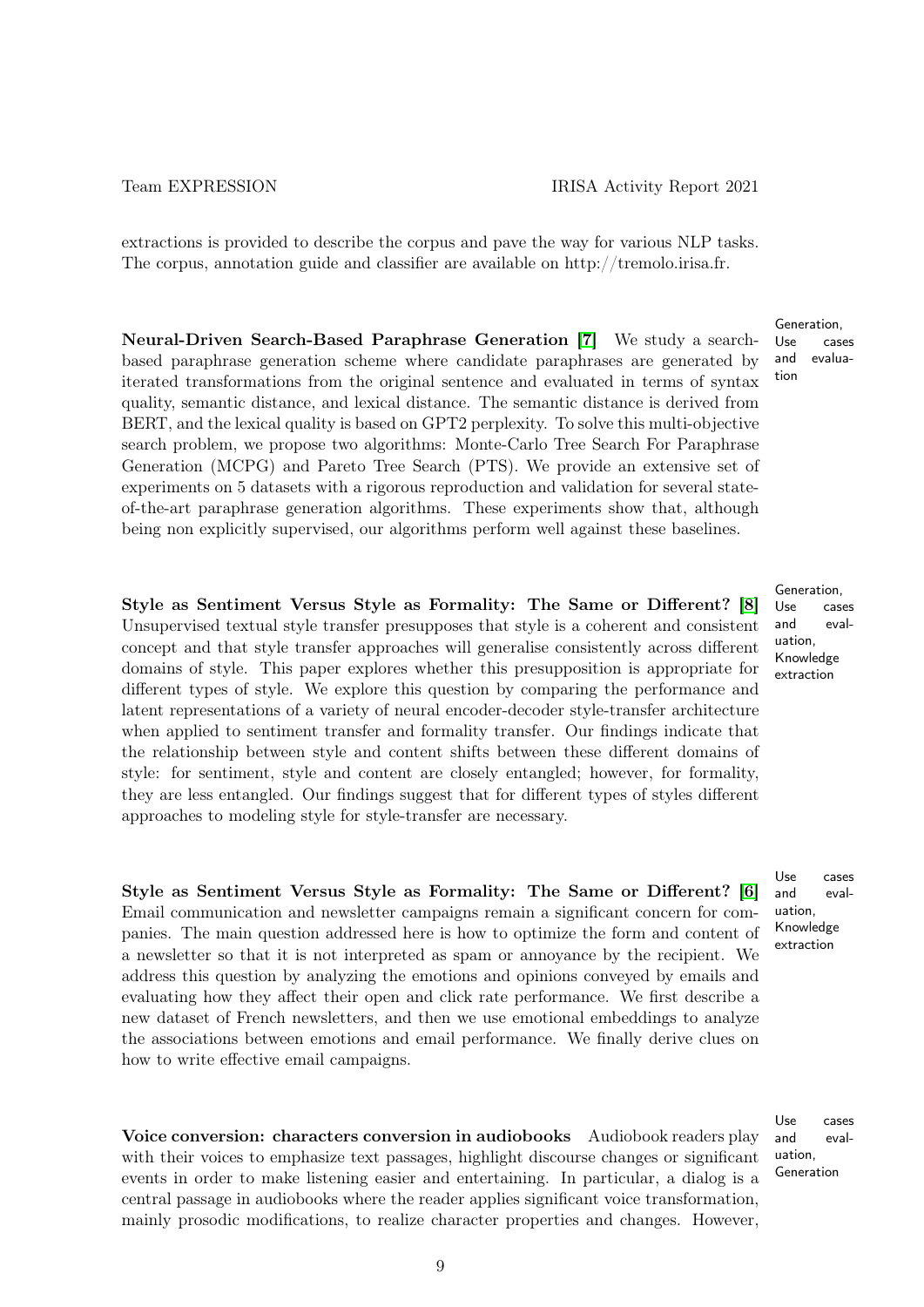these intra-speaker modifications are hard to reproduce with simple text-to-speech synthesis. We have investigated this problem through the prism of voice conversion. This study has been initiated during the Master internship of Thibault Gaudier and is continued by Aghilas Sini, Damien Lolive, Nelly Barbot and Pierre Alain.

We propose to explore modifying the narrator's voice to fit the context of the story, such as the character who is speaking, using voice conversion. The main contributions of this work are three-fold: (1) to tackle the feasibility of the intra-speaker voice conversion, we apply an any-to-one voice conversion model and propose to train models using amateur audiobooks ; (2) two datasets in French are presented and used in this work including a parallel dataset containing six different speakers for studying inter-speaker voice conversion, and a non-parallel dataset of single female speaker to address the intra-speaker voice conversion ; (3) results show that voice conversion methods can be used to convert indirect speech style to direct speech style using subjective evaluations. These first results are submitted to an international conference.

#### Summary of the contributions



RF1: Data acquisition

RF4: Generation

Figure 2: Contributions to each research focus of the team in 2021 (red, solid) compared to 2020 (purple, dotted) and 2019 (blue, dashed)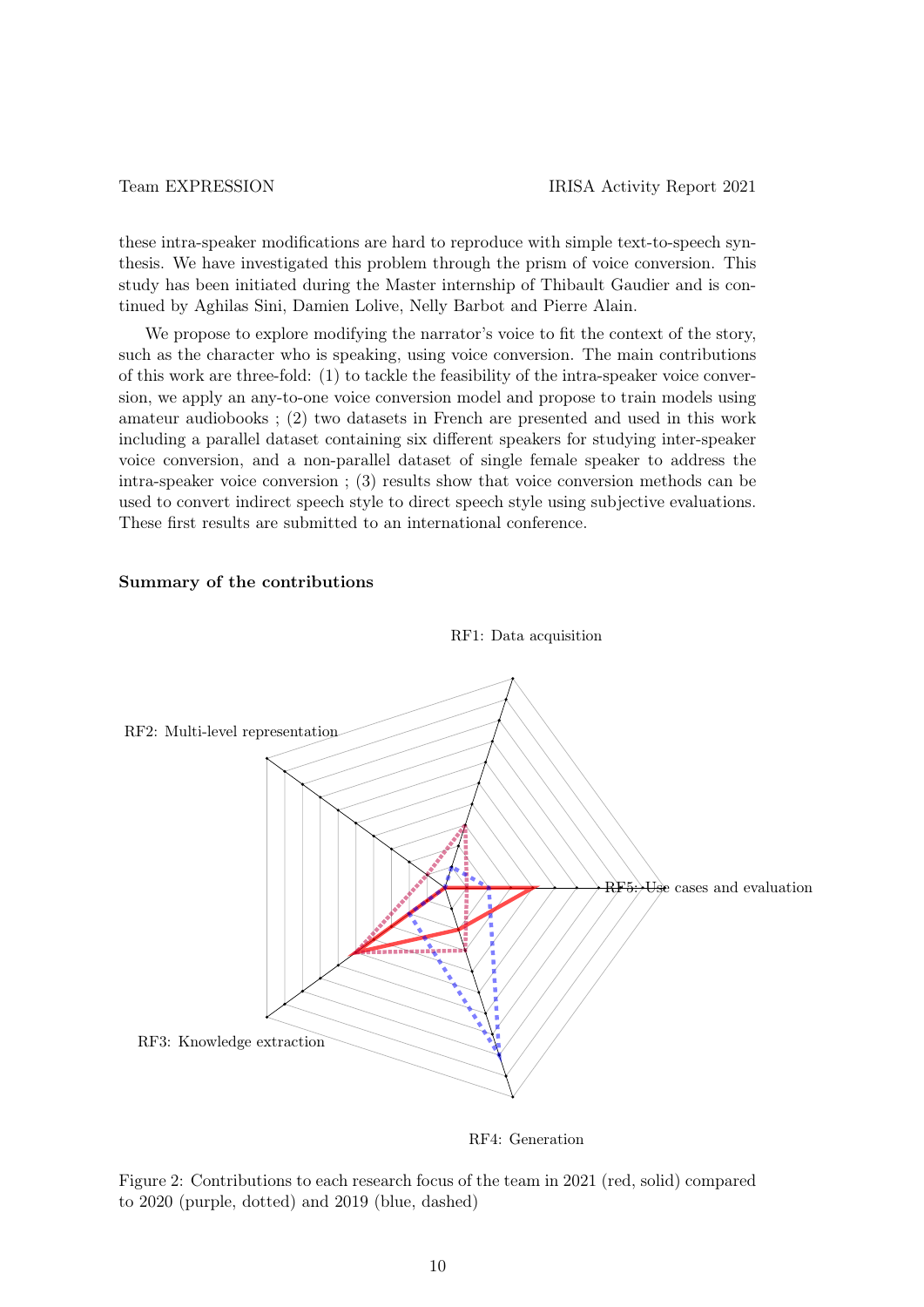#### 3.2 Defended PhDs and HDRs

- Antoine Perquin defended his PhD on the 12th of February 2021. The goal of this thesis is two-fold. 1) To study whether it is possible alleviate the need for human linguistic expertise to build or modify a TTS system. 2) To study whether it is possible to produce speech corresponding to different speakers, with their respective tone and regionalism accent. This manuscript presents three contributions. First, we show that the embedding property of neural networks can be used to lower the amount of expertise in unit selection speech synthesis. Second, we show that character embeddings can remove all linguistic expertise for end-to-end systems. Finally, we attempt to explicitly model speaker and accent characteristics in order to build a multi-speaker multi-accent end-to-end speech synthesis system.
- Valentin Durand de Gevigney defended his PhD on the 10th of December 2021. His research led to the design of Deep Neural Network models for the multimodal detection of abnormal behaviours or anomalies. Here, anomalies, are defined has behaviours that are unexpected considering the context they occur in. His major results are the proposal of a Variational Interpolating Auto-Encoder architecture that allows to cope with the sequentiality of the data in a very efficient manner. This architecture has been validated on video surveillance and network traffic monitoring with very promising outcomes. This last work will be submitted in an international journal.

#### 3.3 On going PhDs

- 1. Esso-Ridah Bleza has pursued his PhD in July 2021 while changing the research subject following the bankruptcy of his former company. A new CIFRE contract has been established with the start-up LifyAir. His new research subject concerns the prediction of the risk of pollen emission all over the national territory. As such, Esso-Ridah is required to develop spatio-temporal prediction models based on machine learning approaches capable of effectively exploiting complex historical data.
- 2. Alexis Blandin has pursued his PhD work (2nd year) in the context of a CIFRE contract with UNEEK Company. He has mostly focused his work on emailing campaign problems. More precisely, he has addressed the design of a labeled dataset extracted from the CRM of UNEEK company to evaluate the capability to predict the opening and click ratios of newsletters. The objective of his work is to help the design of newsletter in order to maximize its expected impact. His work has led to a publication in CENTRIC 2022 conference [\[6\]](#page-23-7) and to submit at the end of this year two contributions, one in TextMine 2022 workshop and one in LREC2022 conference.
- 3. Tiago Brizolara has taken a Cesure year at the end of his 2nd year of PhD.
- 4. Mansour Tchénégnon has completed his first year of PhD. During this year, he experimented several deep learning architectures to reconstruct 3D-skeleton data from video data. To this end, he created an avatar-based dataset that contains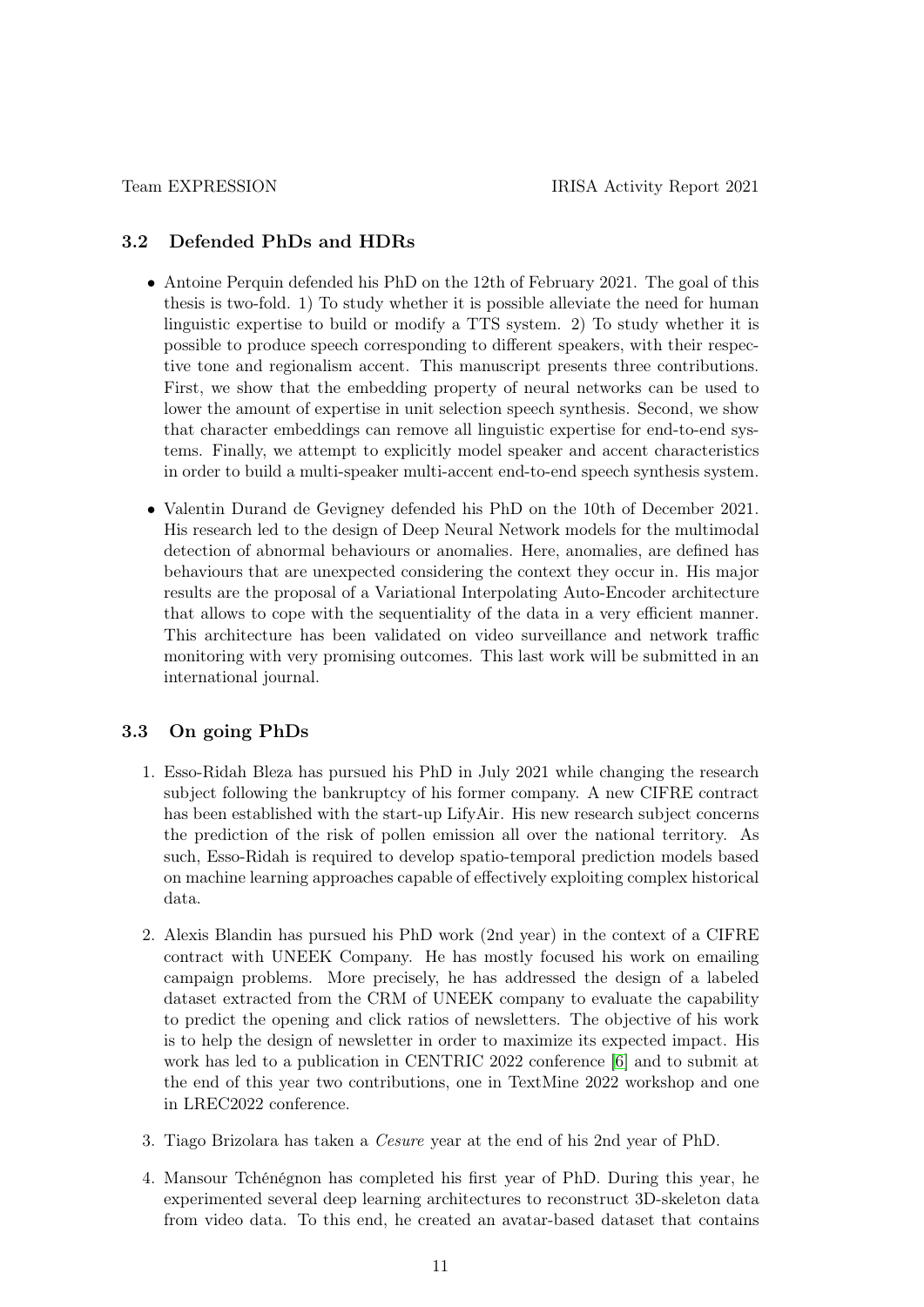a large variety of motion features. Based on his dataset, he proposed a novel method focusing on temporal aspects of motion and showed first promising results. A DCNN-based model, taking as input the 2D pose estimations directly computed from videos, was trained. He had a paper accepted to the J.FIG Workshop (Journées Françaises d'Informatique Graphique) [\[10\]](#page-23-8). In this paper he presented his first training tasks and results obtained using the CVM-Net deep neural network model to directly estimate 3D poses. Three different models were trained using the same architecture applied on several configurations of the dataset. Using a small benchmark, the network architecture was evaluated.

- 5. Danrun Cao has started her PhD in the context of an industrial CIFRE contract with Octopus Mind, located in Nantes. He work will address information extraction (entities and relationships) in the context of business intelligence, while exploiting multilingual call for tenders.
- 6. Betty Fabre has started her PhD in October 2018. This CIFRE PhD work is jointly conducted in Orange Labs and IRISA/Expression in Lannion. Her research aims at reinforcement learning and structured prediction applied to paraphrase generation. We welcomed Betty in the team since September for her to prepare her manuscript. Her defense is planned to happen in February 2022.
- 7. Clémence Mertz has completed her second PhD year in 2021. She initiated a reflection on the use of Deep Learning techniques applied to the translation of LSF in French. A first corpus was designed on the basis of spatial referencing elements in LSF (see LSF-SHELVES). Data was collected from 15 signers with a light-weight capture device. LSF-SHELVES is the main subject of an article submited to the International Conference on Language Ressources and Evaluation (LREC).
- 8. Somaye Jafaritazehjani has started her PhD in November 2018. She is supervised by Damien Lolive, Gwénolé Lecorvé, and John D. Kelleher (from TU Dublin, Ireland). Somaye works on style transfer in natural language processing using deep learning, that is the task to shift a text from one style to another. During her first year, she has built a bibliographical review of the domain, and started extending a state-of-the-art approach. By doing so, she has also investigated the issue of objective evaluation for this natural language generation task. From her second year she is working at TU Dublin.
- 9. Lily Wadoux has started her second PhD year. She works on "Voice preservation: adaptation of voice cloning to pathological cases". During this year, she worked on the bibliographical part and also on the pipeline that should be set up for voice cloning. Indeed, she has got more familiar with the tools and the Jean Zay plateform which is used to learn the models. She conducted first experimental evaluations of the pipeline (informal evaluation of the speech output). She has also prepared her participaton to the Advanced Language Processing Winter School that will be help in early January 2022. A paper is being prepared for submission in January 2022.
- 10. Olivier Zhang has started his PhD in October 2020 under a CIFRE contract funded by Orange Labs. The subject of his PhD is "Multi-aspect neural analysis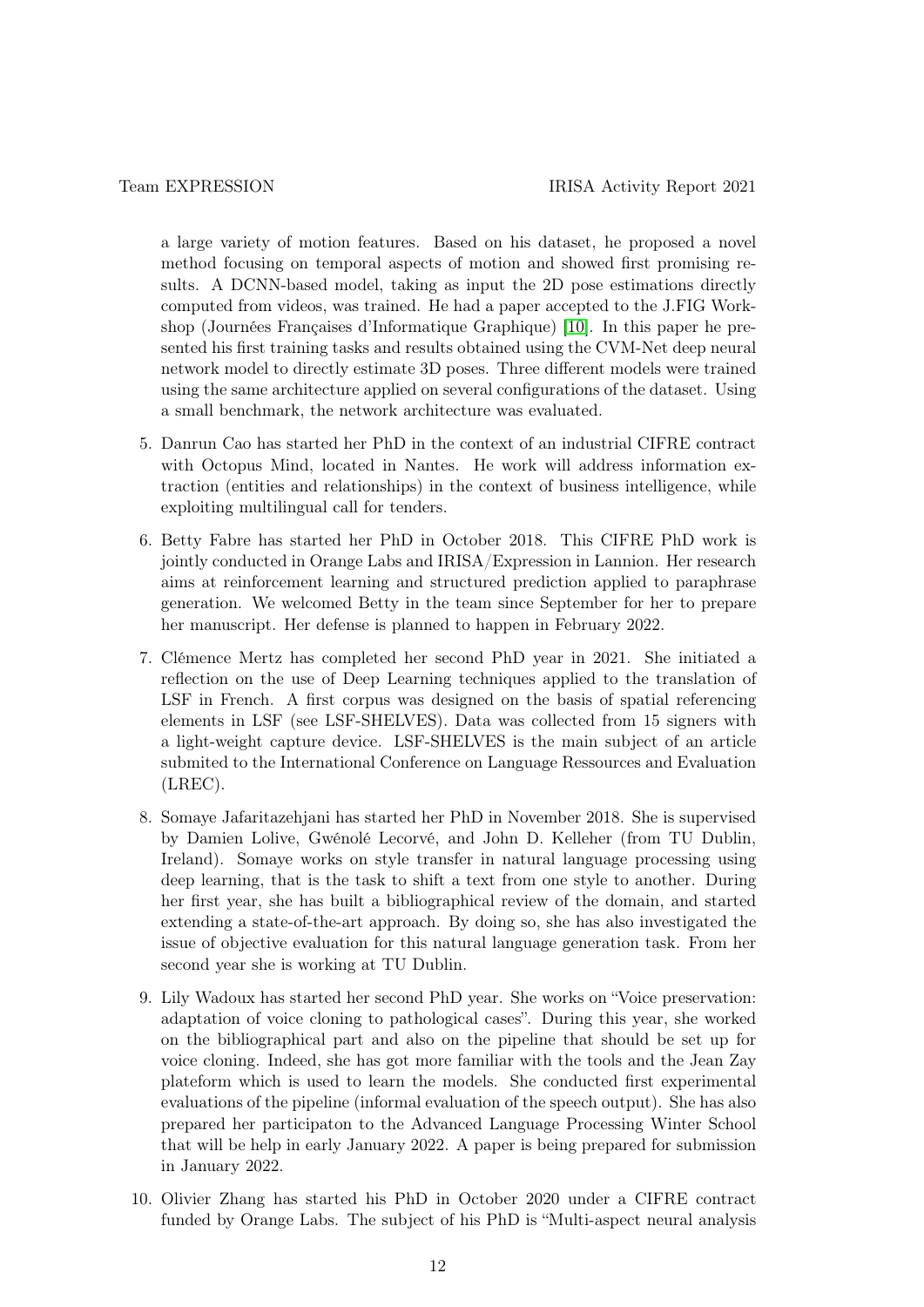and synthesis methods and their application to voice". This PhD is directed by Damien Lolive and co-supervised by Olivier Le Blouch and Nicolas Gengembre from Orange Labs.

### 4 Software development

LSF-ANIMAL The LSF-ANIMAL corpus developed in 2018 was augmented with 30 min of MoCap data coming from another signer to add inter personal variations. The new content consists in animal descriptions, various isolated signs, hand configurations and grammatical mechanisms such as pointing gestures and proforms. The LSF-ANIMAL corpus was perceptually evaluated and validated by 50 people (deaf and hearing). The data was added to the *SGN library* which has been developed in the team for several years. Motion retrieval methods comes from SGN and new interpolation techniques were added in SGN.

LSF-SHELVES The LSF-SHELVES corpus is a French Sign Language Corpus developed during Clemence Mertz's thesis (2021). This corpus implements the spatial referencing and iconicity mechanisms in LSF, selected through examples of positioning objects in relation to each other on shelves. It proposes to produce utterances with increasing levels of difficulty. An original low-cost motion acquisition technique based on the use of a Microsoft Kinect was derived to collect the data sets from 15 signers whereas classical protocols make use of motion capture studios. An additional editing step was required in order to incorporate manual configurations and correct wrist orientation trajectories.

Text-To-Speech system In the frame of several technology transfer projects, developments have been done in 2019 on many pieces of software involved in the team's text-to-speech system to make it usable in industrial environments. This has mainly consisted in shifting some tools from script languages (Python, Perl, shell) to  $C_{++}$ , and setting up web services on a production server, compatibility for Android and AMR7 architectures. This has been mainly achieved in the frame of the SPAM project (maturation project funded by the transfer technology service of University of Rennes 1). Developments are going on from then in the frame of different projects such as NADINE or KALYGO-DYS.

Visual Quantum Simulator [Gildas Ménier] Most of the human behaviors involve uncertainty and fuzzy inner decisions in a way or another : Expression can be seen as a individual by-product as the top level visible artifacts of some unknown inner process. Markov models, or statistical process can be used to mimics the observable results of observable behaviors. Quantum State evolution shares also many similar features with the obfuscated or hidden way of thinking and communicating.

Not only does this (relatively) new paradigm bring some ideas related to human decision's process, it also may be a key progress for Machine Learning - Quantum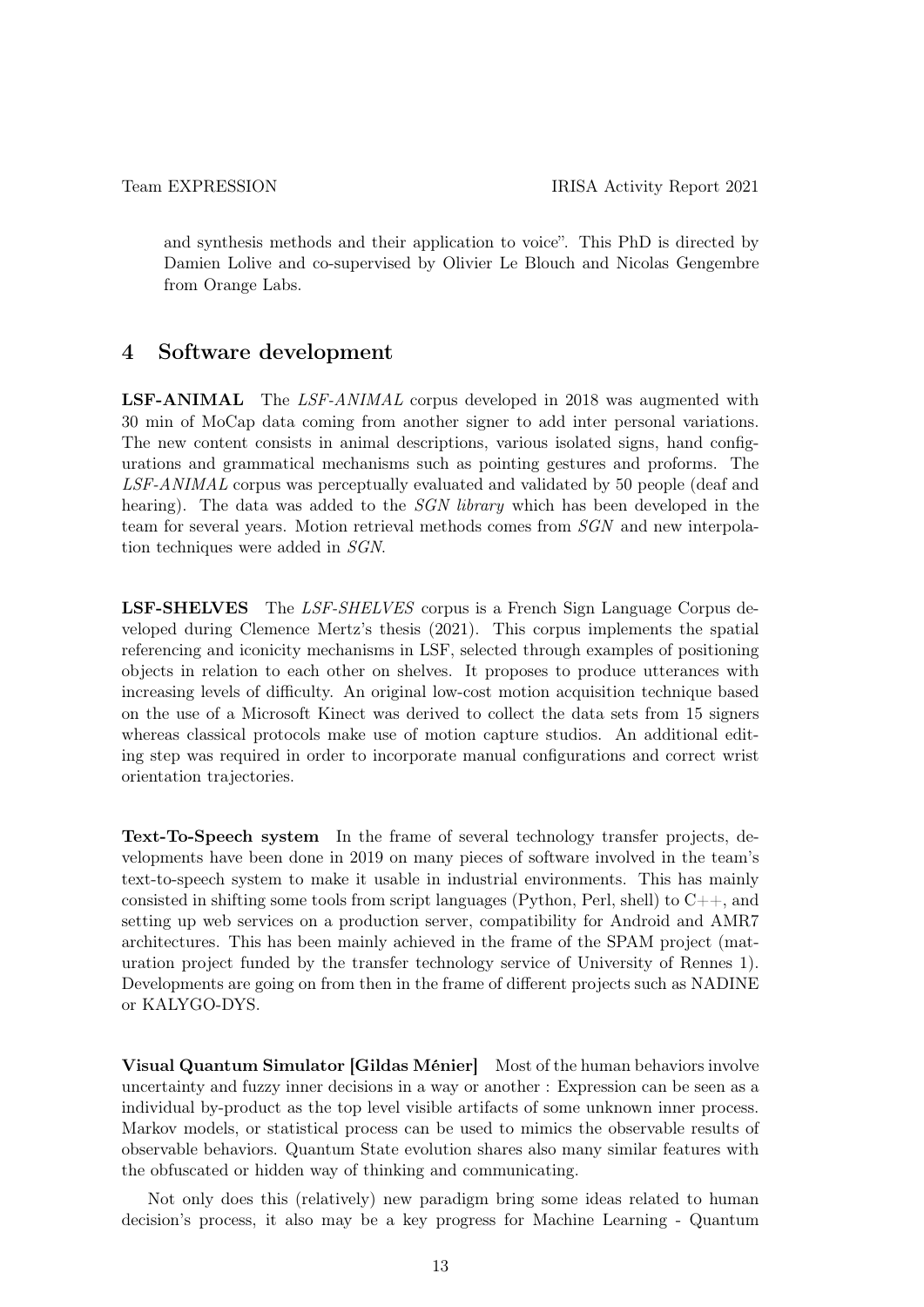Machine Learning or QML -. Some intensive computation involved in ML may be sped-up using Quantum schemes.

We are investing some efforts in the study of Quantum Computing both as a computing potential asset and source of ideas for human inner process simulation.

A Scala DSL (domain specific) language has been developed to manage Quantum Algorithm Evaluations (https://github.com/gmenier/VisualQuantumSimulator/wiki)

The software has been registered by APP (Agence pour la Protection des Programmes) under the number Inter Deposit Digital Number IDDN.FR.001.300006.000.S.C.2021.000.10000 (06.56.11046).

This simulator is designed to allow a graphical view of the inner processing involved in Quantum computing, thus helping grasping its inner working.

It is also designed as a starting backbone for experimentation and is actually used as a support for education.

### 5 Contracts and collaborations

#### 5.1 National Initiatives

#### 5.1.1 TREMoLo ANR project

Participants: Gwénolé Lecorvé, Nicolas Béchet, Jonathan Chevelu, Nazanin Dehghani, Jade Mekki, Aline Étienne.

Expression is leader of the ANR project TREMoLo, which has been accepted in December 2016. The project studies the use of language registers and seeks to develop automatic methods towards the transformation of texts from a register to another. To do so, the project proposes to extract linguistic patterns which discriminate a register from another, and to integrate them into a probabilistic automatic paraphrase generation process. The language under study is French.

This project is mainly supported by IRISA, coordinated by Gwénolé Lecorvé and involves a member of MoDyCo (UMR 7114 Modèles, Dynamiques, Corpus), Delphine Battistelli.

Up-to-date information are available at https://tremolo.irisa.fr.

#### 5.1.2 PI IA Education

Participants: Gwénolé Lecorvé, Damien Lolive.

This project, coordinated by Learn&Go, aims at developing a software usable to learn the French language. Our contribution is on Speech Synthesis and language analysis for education applications. Notably, we have to produce an adapted feedback for children. This project is funded by the ministry of education. This project ended mid-2021.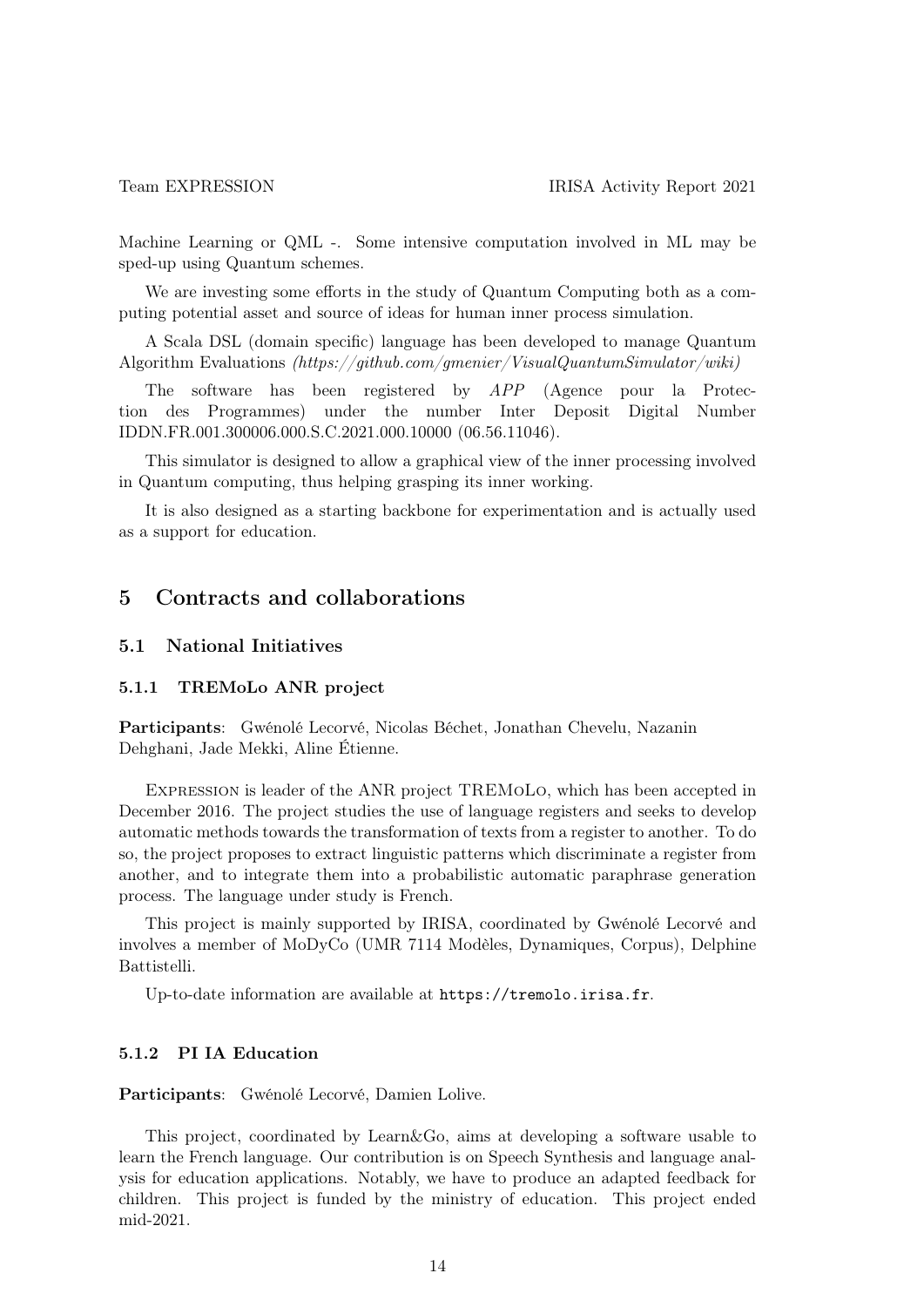#### 5.1.3 TextToKids ANR Project

Participants: Gwénolé Lecorvé, Nicolas Béchet, Jonathan Chevelu, Damien Lolive, Alexis Blandin.

The TextToKids ANR project is the continuation of the homonymous CNRS PEPS project, previously running in 2018. It aims to facilitate the writing and the filtering of texts for children, especially but not only in order to tell them about current events (e.g., presidential elections, Brexit, reception of migrants in France, etc.) in respect of their language skills. The targeted age group is that of young readers, that is, the 7-12 age group. The consortium, which brings together linguists, computer scientists and specialized journalists, will seek to characterize the linguistic constraints to be respected for such a purpose and to propose assistive tools (automated textual analysis, search engine, reformulation, good practices). In terms of benefits, the project works in the direction of a "children's Internet" and opens a way to other modalities (speech, images).

This project is coordinated by Delphine Battistelli (MoDyCo lab), assisted by Gwénolé Lecorvé.

#### 5.1.4 OPLB Breton Synthesis

Participants: Damien Lolive, Gwénolé Lecorvé, Gaëlle Vidal, Hassan Hajipoor.

This project aims at building speech resources and a speech synthesis engine for the Breton Language. It started in August 2019. This project is funded by OPLB - Office Public de la Langue Bretonne and lasts 18 months. Considering the pandemy and the delay in project realization, the end is postponed to end of March 2021. The outcome of the project is a corpus of Breton Speech including to voices (one female and one male) with more than 20h each. On the software side, an experimental but functional speech synthesis system has been delivered along with some tools such as a phonetizer, a syllabifier, a stress predictor, a text normalisation software.

#### 5.1.5 MSHB Project SADSui

#### Participants: Nicolas Béchet.

The SADSui research project consists of an analysis of suicide prevention chat corpus in France (corpus of 10 years) and in Japan (corpus in constitution). Analytical work is interdisciplinary, combining manual (language sciences), automated (computing) and content (psychology) analyses. It is a question of analyzing the dysfunctions and the conditions of happiness in these particular interactions.

#### 5.1.6 GIS Marsouin Project SADSui

Participants: Nicolas Béchet.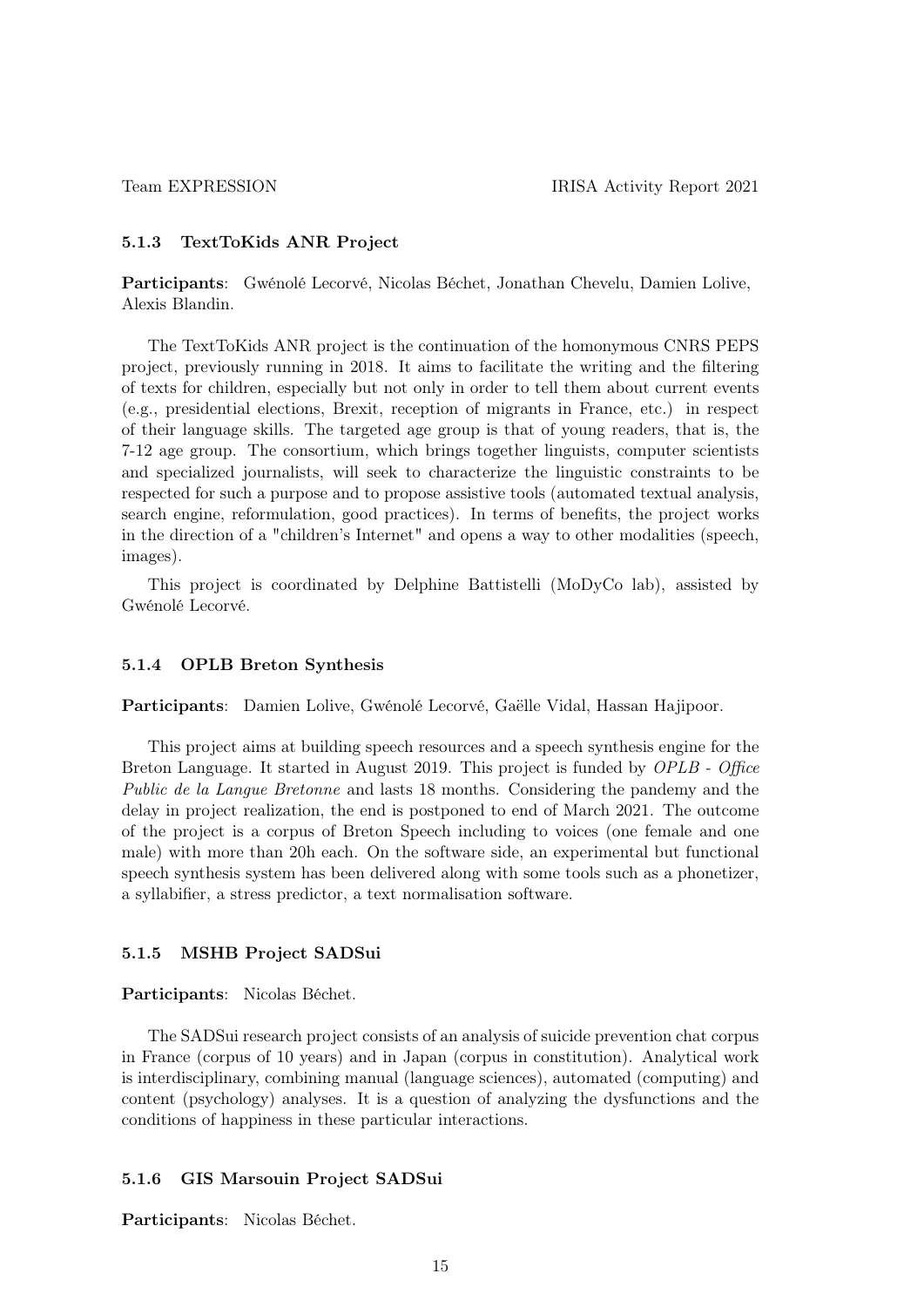The SADSui project is an interdisciplinary analysis (language sciences - computer sciences - psychology - sociology) of a digital device for the prevention of suicide by cat by means of a tooled discourse analysis (lexicometry) of a large cat corpus ( 2005- 2021), supplemented by surveys and interviews with users and volunteers of the digital prevention system.

#### 5.1.7 Koralie - Plan de relance

Participants: Damien Lolive, Antoine Perquin, Aghilas Sini.

This project aims at developing pronunciation analysis and speech synthesis tool for different language in the context of education. This project is funded by France Relance and is registered under the record number 2021 000583. it will last 24 months and started the 1st December 2021.

#### 5.2 International Initiatives

#### 5.2.1 H2020 NADINE

Participants: Damien Lolive, Gwénolé Lecorvé, Arnaud Delhay, Waseem Safi, Cédric Fayet, Aghilas Sini, Antoine Perquin, Gaëlle Vidal.

NADINE project aim is to develop a novel way of integrating migrants and refugees through ICT-enabled solutions that will automatically adapt to the specificities of each person. The consortium agrees that one of the main enablers of migrants/refugees inclusion, in the host societies, is their ability to work. Hence NADINE's motto is "Give migrants and refugees their dignity back by giving them a decent job with a decent salary". Taking into account this important factor, NADINE will create an adaptable platform able to: 1) Provide functionalities for skill assessment, 2) dynamically create tailored suited training programs to adapt existing skills into host societies needed skills, 3) provide a digital companion that will suggest and assist the end-users through administrative tasks and 4) create a data lake available to public administration bodies for better organisation of migration flows. NADINE will innovate in several directions from novel training tools, adaptable to different learning setups, to novel ways of information flow handling for public administrations to work efficiently in both business as usual contexts and migration bursts ones. NADINE platform will create potential new markets in different market areas and also will provide novel open tools that will foster new innovation capacity to the EU area. This project ended in October 2021.

#### 5.3 National Collaborations

• In the frame of the TREMoLo and TextToKids projects, the team works with members of the MoDyCo lab, especially Delphine Battistelli, full professor at University of Paris-Nanterre. 2 MSc interns have been co-supervised (Alexis Blandin, Aline Étienne), while Jade Mekki's PhD entered its second year.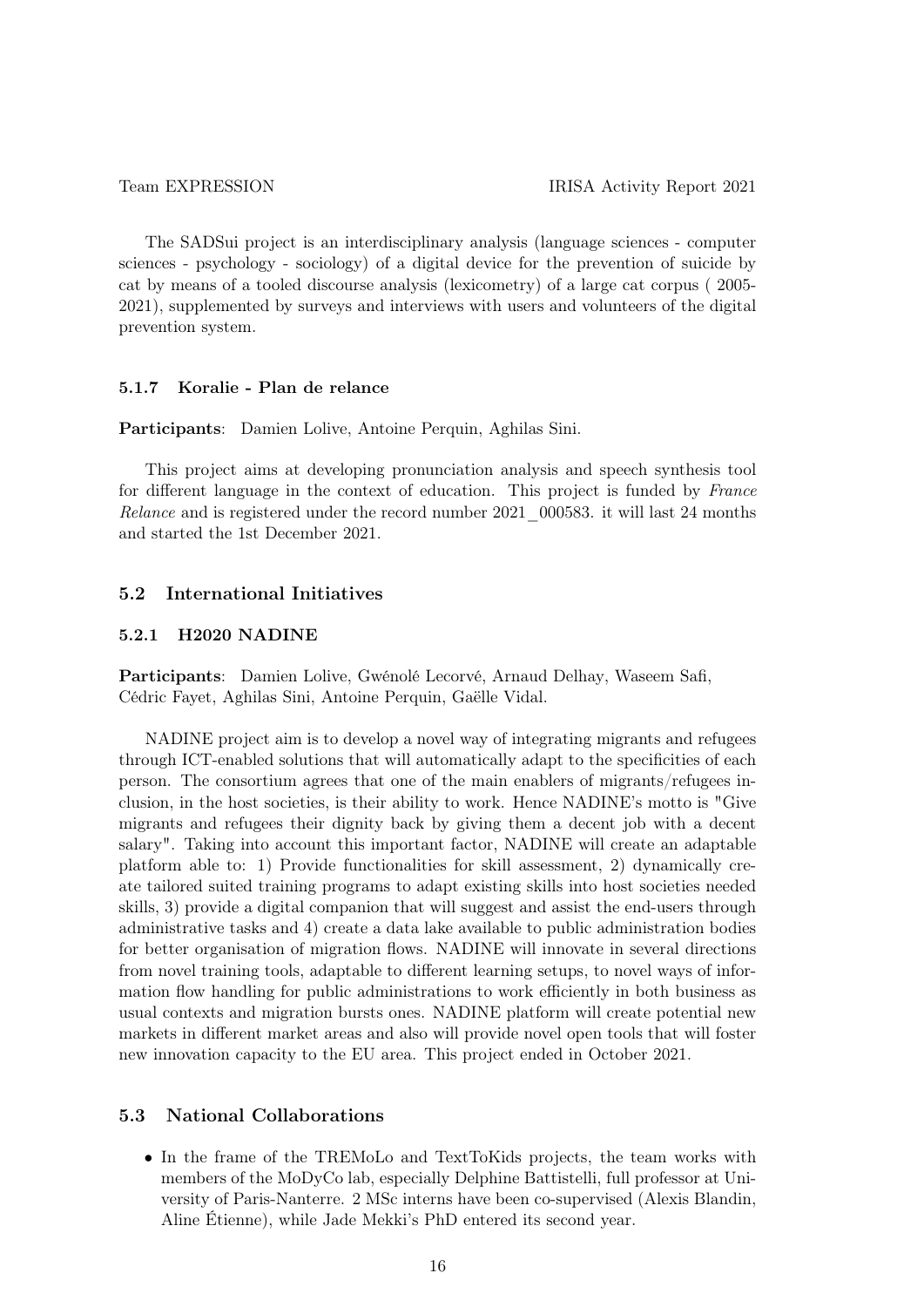- Nelly Barbot collaborates with Laurent Miclet (former) emeritus professor at University of Rennes 1, Henri Prade, emeritus research director of CNRS at IRIT Toulouse and Gilles Richard, full professor at IRIT Toulouse about the supervised classification based on analogical proportions.
- Caroline Larboulette collaborates with Laura Pouppeville, an artist from the "ateliers Montebello" in Lyon, on the project Motion in Style, that has been awarded a grant from the IRISA project "1 artiste - 1 chercheur". The aim of the project, that started in december 2021, is to collect and analyse data, and use this data to produce an art piece that shall be presented at the "fete de la science" in october 2022.
- Since december 2021, Caroline Larboulette collaborates with Paul Richard (associate professor at Polytech' Angers, LARIS lab) and Jérémy Besnard (associate professor at Université d'Angers, laboratoire de Psychologie des Pays de la Loire) on the capture and synthesis of avatars, for the study of social interactions in Virtual Reality.

### 5.4 International Collaborations

- In 2017, we have developed a collaboration with Ingmar Steiner and Sébastien Le Maguer from Saarland University, Saarbruck, Germany. Notably, we recruited an internship to work together on the construction of a common interface for Speech synthesis systems enabling to visualize and interact with several systems, like Expression TTS systems and also MaryTTS. We have continue this collaboration since 2018 with Sébastien Le Maguer, who has moved to the ADAPT center, Trinity College Dublin.
- The collaboration started in 2018 with John D. Kelleher (TU Dublin) has continued with the PhD of Somaye Jafaritazehjani, co-supervised by Damien Lolive and Gwénolé Lecorvé.
- From September 2019 to June 2022, a collaboration with the laboratory IDMIL from McGill University has started with the postdoctoral internship of Felipe Verdugo, supervised by Marcelo Wanderley and Sylvie Gibet. The post-doc subject is about the haptification of the pianistic gesture: how an audience may perceive the muscle activities of the pianist, which reflects his expressivity during the performance.
- Since October 2021, Caroline Larboulette collaborates with Ravi Dattatreya, researcher and Managing Partner of Neonyx Technology, New York, and a master student from ENS Rennes, Baptiste Demoussel, on the String Art project.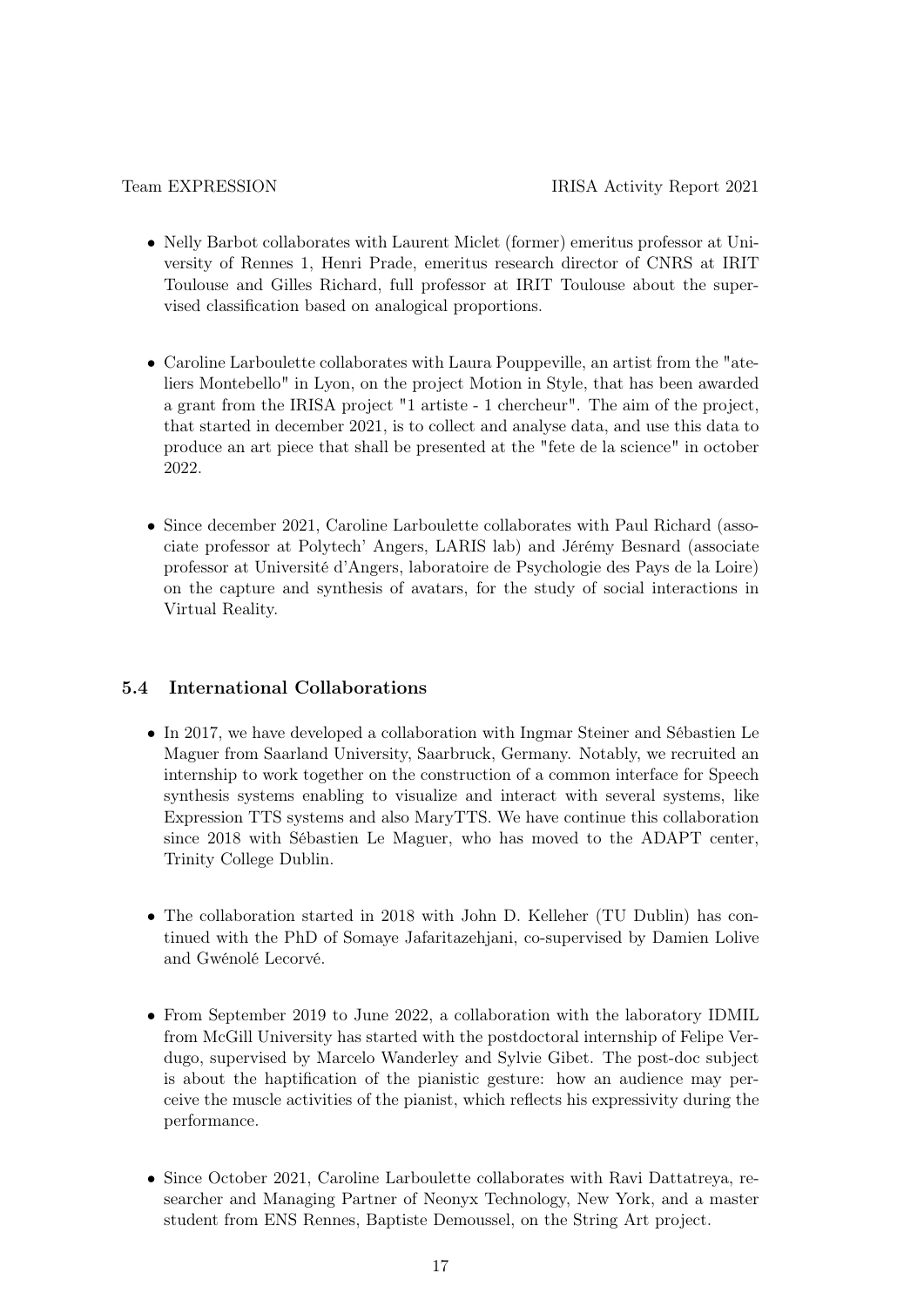### 6 Dissemination

#### 6.1 Involvement in the Scientific Community

- Pierre-François Marteau served as a reviewer in international journals (IEEE Trans. on NNLS, Journal of Soft Computing, Pattern Recognition, IEEE Trans. on Information Forensic and Security). He serves as an expert for French Ministry of Research (CIR/JEI). He was member of a thesis committee at XXXX , and participated in a few local PhD defense juries. He presented three seminars as a guest speaker: TS days INRIA/IRISA RENNES, 25th and 26th March 2019, SEC DAYS INRIA/IRISA RENNES, 9th January 2019, Data Science workshop at Bilbao Center for Applied Mathematics, Bilbao, 7th and 8th November 2019. He had co-organized the FDST2019 workshop dedicated to "Learning from Data Streams and Time Series" at Telecom ParisTech, 12 September 2019. He is member of the Strategic Orientation Committee at IRISA.
- Sylvie Gibet has served as a reviewer for national and international conferences, including NIME 2021, Motion & Computing (MoCo2021), Motion in Game (MIG 2021). She also served as a reviewer for journals, including Journal of Biomechanics, Machine Translation, Computer & Graphics, Journal of Multimodal User Interfaces. She was a member of the thesis committees of Théo Voillemin at IMT in Lille in October 2021 (reader), and of Fajrian Yunus at Paris-Sorbonne University in December 2021 (reviewer).
- Giuseppe Berio served as reviewer for national and international conferences: Extraction et Gestion de Connaissances (EGC2019), Practice of Enterprise Modelling (2019), Trends in Enterprise Architecture Research (TEAR2019), Research Challenges in Information Science (RCIS2019). He also acts as steering committee member of the International Conference on Advances in Semantic Processing (SEMAPRO).
- Jonathan Chevelu has served as a reviewer for the International Conference on Audio, Speech and Signal Processing (ICASSP). He served as an expert for the French research agency (ANR).
- Nelly Barbot has served as a reviewer for the International conference of the International Speech Communication Association (Interspeech 2021).
- Arnaud Delhay is an elected member of the 'Commission Recherche' (Research committee) of the IUT of Lannion. He has served as a reviewer for the International conference of the International Conference on Audio, Speech and Signal Processing (ICASSP 2022).
- Caroline Larboulette is a member of various program committees for international conferences (ISEA2022, MIG2021, NIME2021, Eurographics Doctoral Consortium 2021), a member of the editorial review board of the international journal of computer graphics and creative interfaces (IJCICG) and serves as a reviewer for various journals (Computer & Graphics, TVCG, CAVW, Journal on Multimodal User Interfaces). In 2021, she joined the Editorial Board of Frontiers in Computer Science as an Associate Editor, to participate to the launch a new section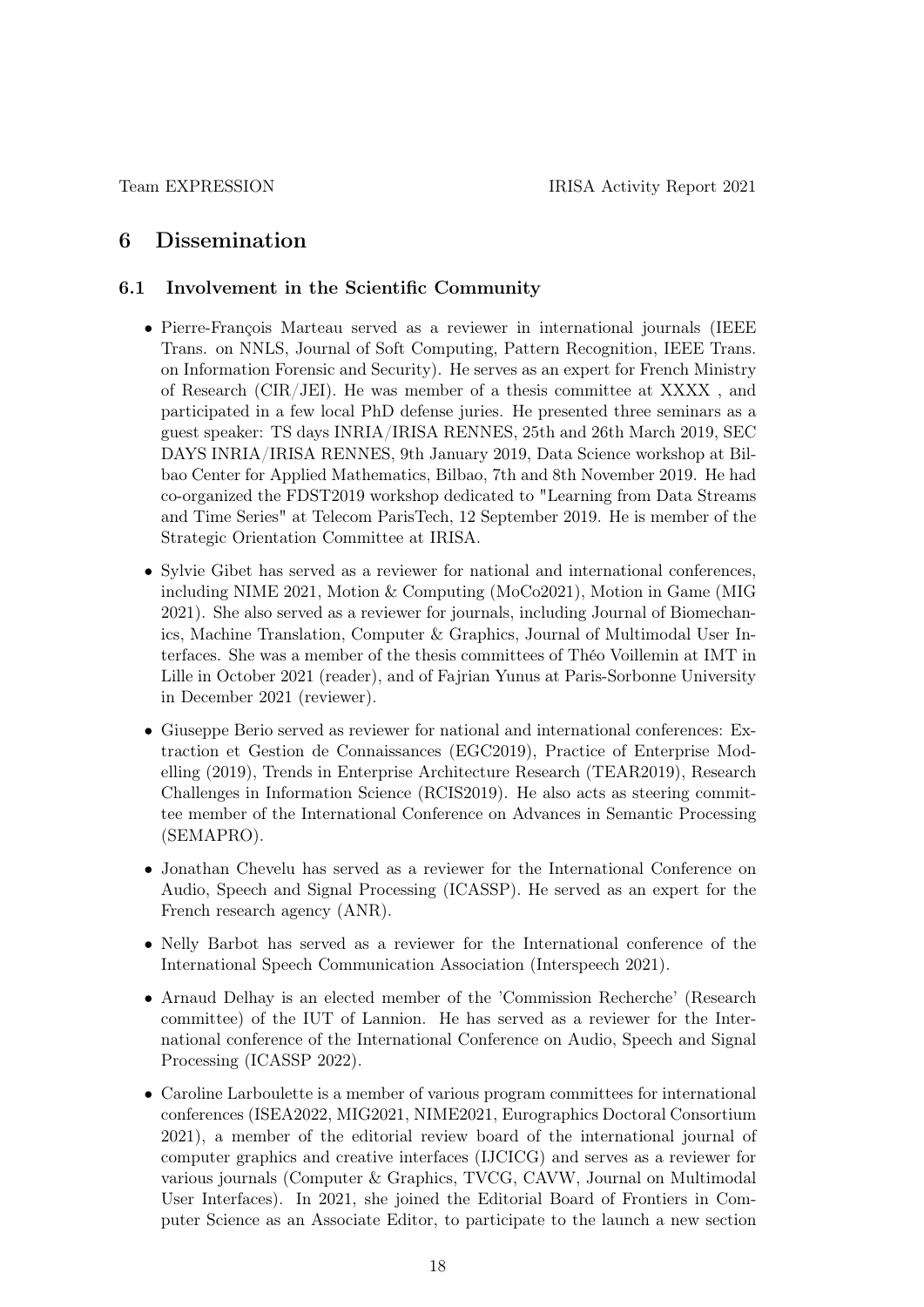on Computer Graphics and Visualization in 2022. She is a member of the ACM SIGGRAPH Specialized Conferences Committee that attributes the ACM SIG-GRAPH labels to conferences and supervises the budget of conferences sponsored by ACM SIGGRAPH and the liaison agent from this committee with the ACM SIGGRAPH Students Travels Grants committee. Since november 2019, she is co-director of the GTAS, the "Groupe de Travail Animation et Simulation" of the GdR IG-RV (Informatique Géométrique et Graphique, Réalité Virtuelle et Visualisation) of the CNRS INS2i and also member of the direction committee of the GdR.

- Gwénolé Lecorvé is an elected member of the laboratory council of IRISA, and of the board of directors of the French speech communication association (AFCP). Since December 2019, he is also a nominated (deputy) member of the National Council of Universities (Conseil National des Universités, CNU ) in the Computer Science section, and an elected member of the Scientific Council of ENSSAT. In 2019, he also served as a reviewer for conferences and journals (Interspeech, ICASSP, TALN, Journal of Applied Soft Computing).
- Damien Lolive is head of the Media and Interaction Department of IRISA lab from October 2021. He is part of board of directors of the French speech communication association (AFCP). He is also co-responsible for the working group on inter-modality and multi-modality of the GDR TAL (special interest group in NLP). He serves as a reviewer for the IEEE Transactions on Speech and Language processing, for the IEEE Access journal, for the Traitement Automatique des Langues journal, for the International conference of the International Speech Communication Association (Interspeech), the International Conference on Audio, Speech and Signal Processing (ICASSP), the international conferences LREC and Speech Prosody, as well as for the Journées d'Études sur la Parole conference. He also regularly serves has an expert for the french research agency, ANR.
- Nicolas Béchet is a member of program committees for international conferences International Conference on Natural Language & Information Systems (NLDB) and Language Resources and Evaluation Conference (LREC). He also has served as a reviewer for the Intelligent Decision Technologies Journal (IDT).

#### 6.2 Teaching

- Giuseppe Berio teaches courses on design and implementation of decision information systems at IUT Vannes and faculty of sciences (master level), Université Bretagne Sud. A project management course is also taught at IUT Vannes.
- Nelly Barbot teaches the following mathematics courses at École Nationale Supérieure des Sciences Appliquées et de Technologie (ENSSAT): algebra and analysis basis, mathematical logic in Licence level, probability and statistics in Master level. She is responsible of the student admission processes at ENSSAT.
- Vincent Barreaud teaches the following computer science courses at École Nationale Supérieure des Sciences Appliquées et de Technologie (ENSSAT): Web Programming, Web Services and Distributed Algorithms in Licence level. He has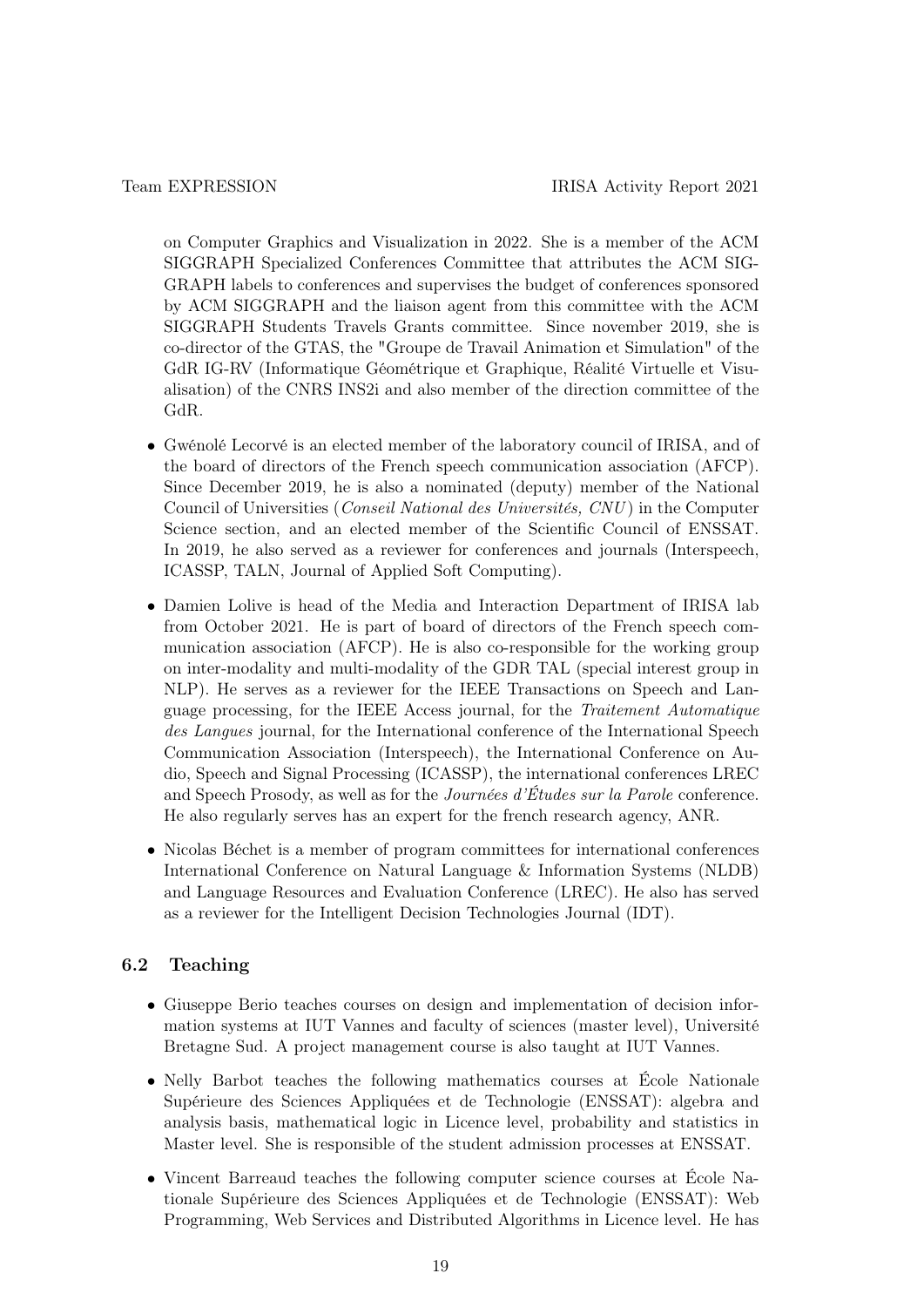been director of studies at ENSSAT until mid 2021 and is now responsible for the master 1 level of computer science.

- Nicolas Béchet teaches various computer sciences courses at the Statistique et Informatique Décisionnelle department of IUT Vannes. He is director of studies at IUT in STID department.
- Arnaud Delhay teaches databases and web programming (server- and client-side) in Licence levels at IUT of Lannion, calculability and computational complexity of problems in Master level at École Nationale Supérieure des Sciences Appliquées et de Technologie (ENSSAT).
- Jonathan Chevelu teaches the following computer science courses at École Nationale Supérieure des Sciences Appliquées et de Technologie (ENSSAT): cybersecurity in Licence and Master level, operative systems in Licence level and natural language processing in Master level.
- Sylvie Gibet teaches the following Computer Science courses at the faculty of sciences, Université Bretagne Sud: Algorithmic at Bachelor level (Python), an introduction of Digital Signal Processing and Machine Learning (1st year master level), and Movement and Artifical Intelligence (2nd year master level).
- Caroline Larboulette teaches character animation as part of an introductory lecture of computer science for freshmen and logic for undergraduates of the UFR SSI;  $C++$  programming for ENSIBS graduate students; introduction to computer graphics (I2G) and simulation and interactive applications (SAI) at the master level (Master of Computer Science, AIDN (Interactive Applications and Data)).
- Gwénolé Lecorvé teaches the following computer science courses at École Nationale Supérieure des Sciences Appliquées et de Technologie (ENSSAT): distributed algorithmics; artificial intelligence; and machine learning in Master level. He also teaches automatic speech recognition and speech synthesis in Research Master program of University of Rennes 1, in Rennes.
- Damien Lolive teaches the following computer science courses at École Nationale Supérieure des Sciences Appliquées et de Technologie (ENSSAT): object-oriented programming in Licence level, compilers architecture and formal languages theory in Master level, speech and language processing in Master level, and pattern recognition in Master level. Damien Lolive is Head of the Computer Science department at ENSSAT and also responsible for the master 1 level of computer science.
- Pierre-François Marteau teaches programming languages, logics, introduction to cryptography and information retrieval, machine learning and intrusion detection courses in computer sciences License and Master levels, mostly at École Nationale Supérieure de Bretagne Sud (ENSIBS). He is responsible of the bachelor level for the computer science program at ENSIBS.
- Gildas Ménier teaches various computer sciences courses at the faculty of sciences, Université de Bretagne Sud.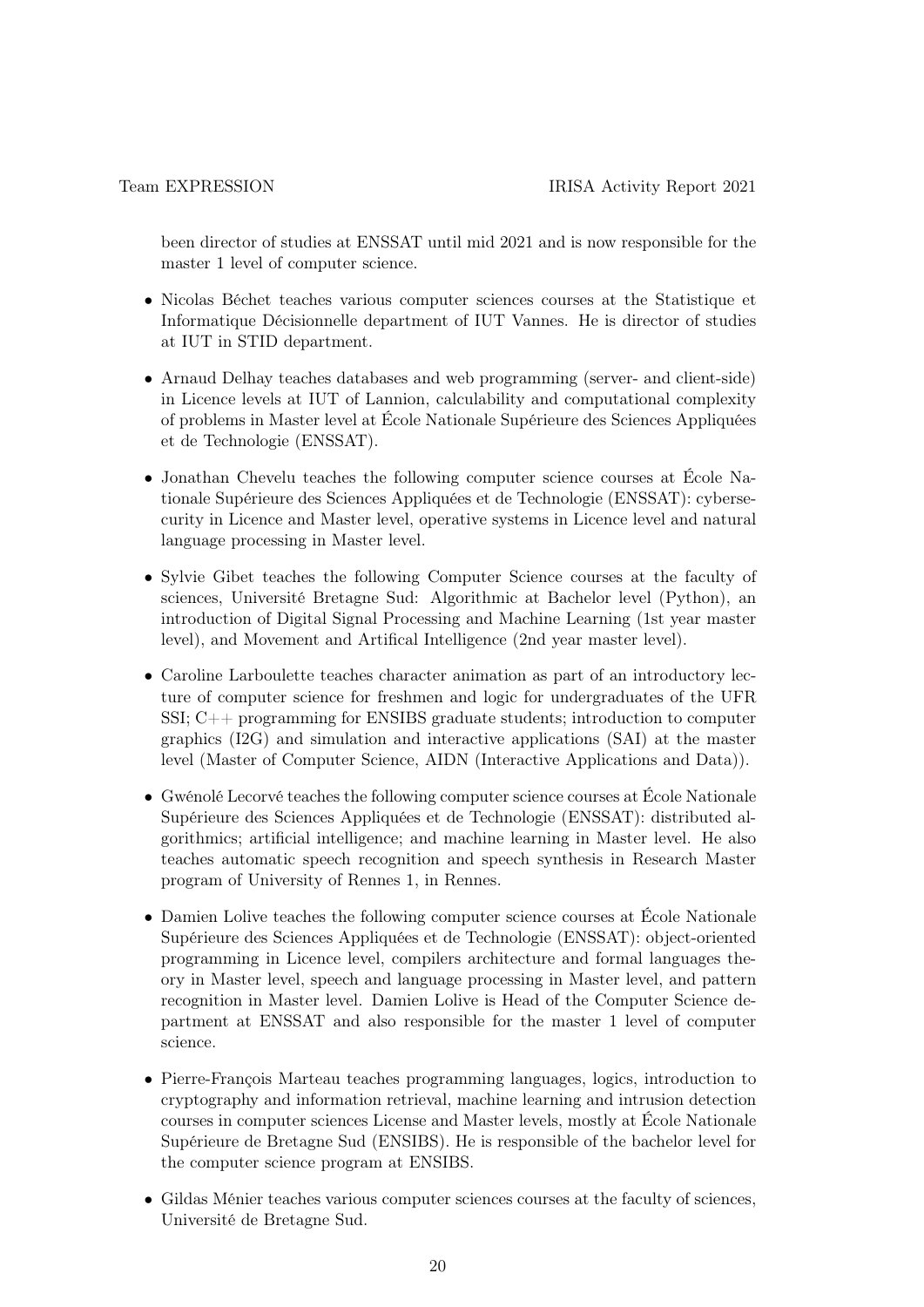### 6.3 Conferences, workshops, invitations

• Sylvie Gibet was an invited lecture at the CIRMMT Distinguished Lectures in the Science and Technology of Music, McGill University, Montréal – Gesture: A language to sense, express, control, April 29, 2021.

### 6.4 Meetings, other dissemination

• Nelly Barbot, Jonathan Chevelu, Arnaud Delhay, Gwénolé Lecorvé and Damien Lolive were part of the organisation committee of the CNRS summer school ETAL[2](#page-22-1) in collaboration with the GdR-TAL and GdR MaDICS. Valentin Durand de Gevigney, Antoine Perquin, Aghilas Sini, Lily Wadoux, and Angélique Le Pennec helped with the organisation, especially with the technical aspects and the running of this school. This school took place at ENSSAT (Lannion): initially, this school was scheduled for July 2020 and has been postponed to June 2021, due to the Covid pandemy. It lasted 5 days and brought together 25 participants and 7 teachers in person. This school aimed to introduce new advances in the joint treatment of oral and textual modalities and train to the main associated tools. Damien Lolive was responsible of the organisation committee and member of the scientific committee.

### 6.5 Graduate student and student internship

- Frédéric Le Bellour has done his Master level internship in Lannion and in collaboration with the LIUM in Le Mans, France. He has been supervised by Damien Lolive and has worked on the semi-supervised annotation of emotions in audiobooks.
- Aline Étienne has done his Master level internship in Nanterre (MoDyCo lab), supervised by Delphine Battistelli and Gwénolé Lecorvé. She has been studying linguistic cues of interest to explain how a child may understand or not a given text.
- Thibault Gaudier has done his Master level in Lannion. He has been supervised by Aghilas Sini, Damien Lolive and Nelly Barbot. He has worked on the voice conversion for the character changes in an audiobook.

# 7 Bibliography

### Articles in referred journals and book chapters

<span id="page-22-0"></span>[1] N. Béchet, N. Garric, G. Ledegen, F. Pugnière-Saavedra, "Questionnement réflexif et méthodologique autour d'un corpus sensible recueilli en ligne", Terminal. Technologie de l'information, culture

société, 129, March 2021, https://hal.archives-ouvertes.fr/hal-03221366.

<span id="page-22-1"></span> $^{2}$ https://gdr-tal.ls2n.fr/etal-2021/